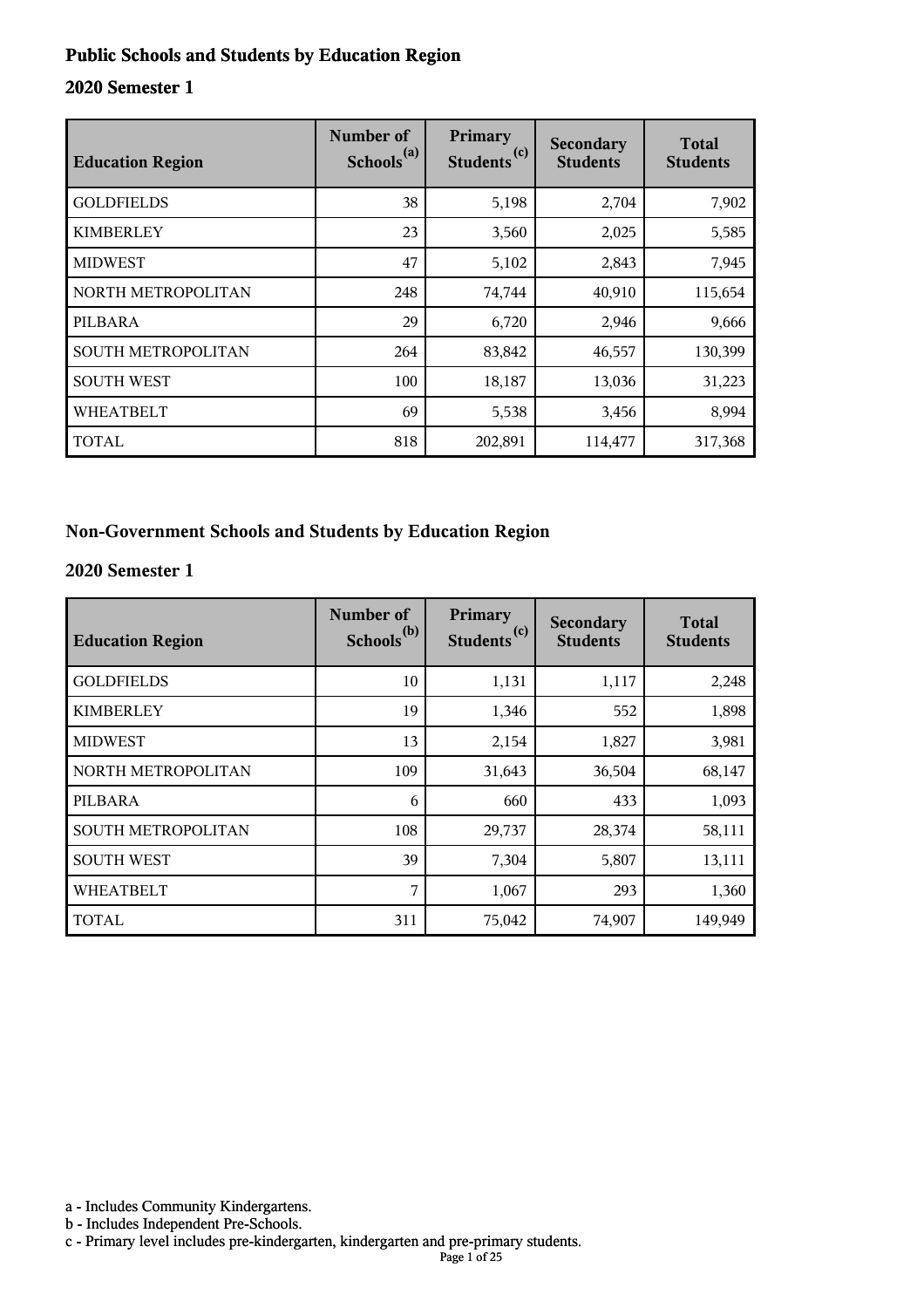## **Public Schools and Students in Goldfields Education Region**

| <b>Education Region</b>           | Primary<br><b>Students</b> | Secondary<br><b>Students</b> | <b>Total</b><br><b>Students</b> |
|-----------------------------------|----------------------------|------------------------------|---------------------------------|
| <b>BOULDER PRIMARY SCHOOL</b>     | 286                        | $\mathbf{0}$                 | 286                             |
| CASCADE PRIMARY SCHOOL            | 27                         | $\mathbf{0}$                 | 27                              |
| CASTLETOWN PRIMARY SCHOOL         | 490                        | $\mathbf{0}$                 | 490                             |
| CONDINGUP PRIMARY SCHOOL          | 51                         | $\mathbf{0}$                 | 51                              |
| COOLGARDIE PRIMARY SCHOOL         | 47                         | $\mathbf{0}$                 | 47                              |
| EAST KALGOORLIE PRIMARY SCHOOL    | 160                        | $\mathbf{0}$                 | 160                             |
| EASTERN GOLDFIELDS COLLEGE        | $\mathbf{0}$               | 474                          | 474                             |
| <b>EASTERN GOLDFIELDS ES CTRE</b> | $\mathbf{0}$               | 31                           | 31                              |
| <b>ESPERANCE ED SUP CTRE</b>      | $\mathbf{0}$               | 20                           | 20                              |
| ESPERANCE PRIMARY SCHOOL          | 466                        | $\Omega$                     | 466                             |
| ESPERANCE SENIOR HIGH SCHOOL      | $\mathbf{0}$               | 932                          | 932                             |
| HANNANS PRIMARY SCHOOL            | 386                        | $\mathbf{0}$                 | 386                             |
| HOPETOUN PRIMARY SCHOOL           | 70                         | $\mathbf{0}$                 | 70                              |
| JERDACUTTUP PRIMARY SCHOOL        | 14                         | $\mathbf{0}$                 | 14                              |
| KALGOORLIE PRIMARY SCHOOL         | 472                        | $\boldsymbol{0}$             | 472                             |
| KALGOORLIE SCHOOL OF THE AIR      | 50                         | $\Omega$                     | 50                              |
| KALGOORLIE-BOULDER COM HS         | $\mathbf{0}$               | 828                          | 828                             |
| KAMBALDA PRIMARY SCHOOL           | 86                         | $\mathbf{0}$                 | 86                              |
| KAMBALDA WEST DISTRICT HIGH SCH   | 147                        | 80                           | 227                             |
| LAKE KING PRIMARY SCHOOL          | 50                         | $\boldsymbol{0}$             | 50                              |
| <b>LAVERTON SCHOOL</b>            | 56                         | 35                           | 91                              |
| LEINSTER COMMUNITY SCHOOL         | 101                        | 10                           | 111                             |
| LEONORA DISTRICT HIGH SCHOOL      | 71                         | 35                           | 106                             |
| <b>MENZIES COM SCHOOL</b>         | 6                          | 7                            | 13                              |
| MOUNT MARGARET REM COM SCHOOL     | 14                         | $\mathbf{0}$                 | 14                              |
| MUNGLINUP PRIMARY SCHOOL          | 7                          | 0                            | 7                               |
| NGAANYATJARRA LANDS SCHOOL        | 195                        | 135                          | 330                             |
| NORSEMAN DISTRICT HIGH SCHOOL     | 46                         | 33                           | 79                              |
| NORTH KALGOORLIE PRIMARY SCHOOL   | 467                        | $\mathbf{0}$                 | 467                             |
| NULSEN PRIMARY SCHOOL             | 173                        | $\mathbf{0}$                 | 173                             |
| O'CONNOR ED SUP CTRE              | 31                         | $\mathbf{0}$                 | 31                              |
| O'CONNOR PRIMARY SCHOOL           | 710                        | $\mathbf{0}$                 | 710                             |
| RAVENSTHORPE DISTRICT HIGH SCH    | 67                         | 50                           | 117                             |
| SALMON GUMS PRIMARY SCHOOL        | 16                         | $\mathbf{0}$                 | 16                              |
| <b>SCADDAN PRIMARY SCHOOL</b>     | 28                         | $\mathbf{0}$                 | 28                              |
| SOUTH KALGOORLIE PRIMARY SCHOOL   | 346                        | 0                            | 346                             |
| TJUNTJUNTJARA REM COM SCH         | 15                         | 13                           | 28                              |
| WILUNA REM COMM SCHOOL            | 47                         | 21                           | 68                              |
| TOTAL                             | 5,198                      | 2,704                        | 7,902                           |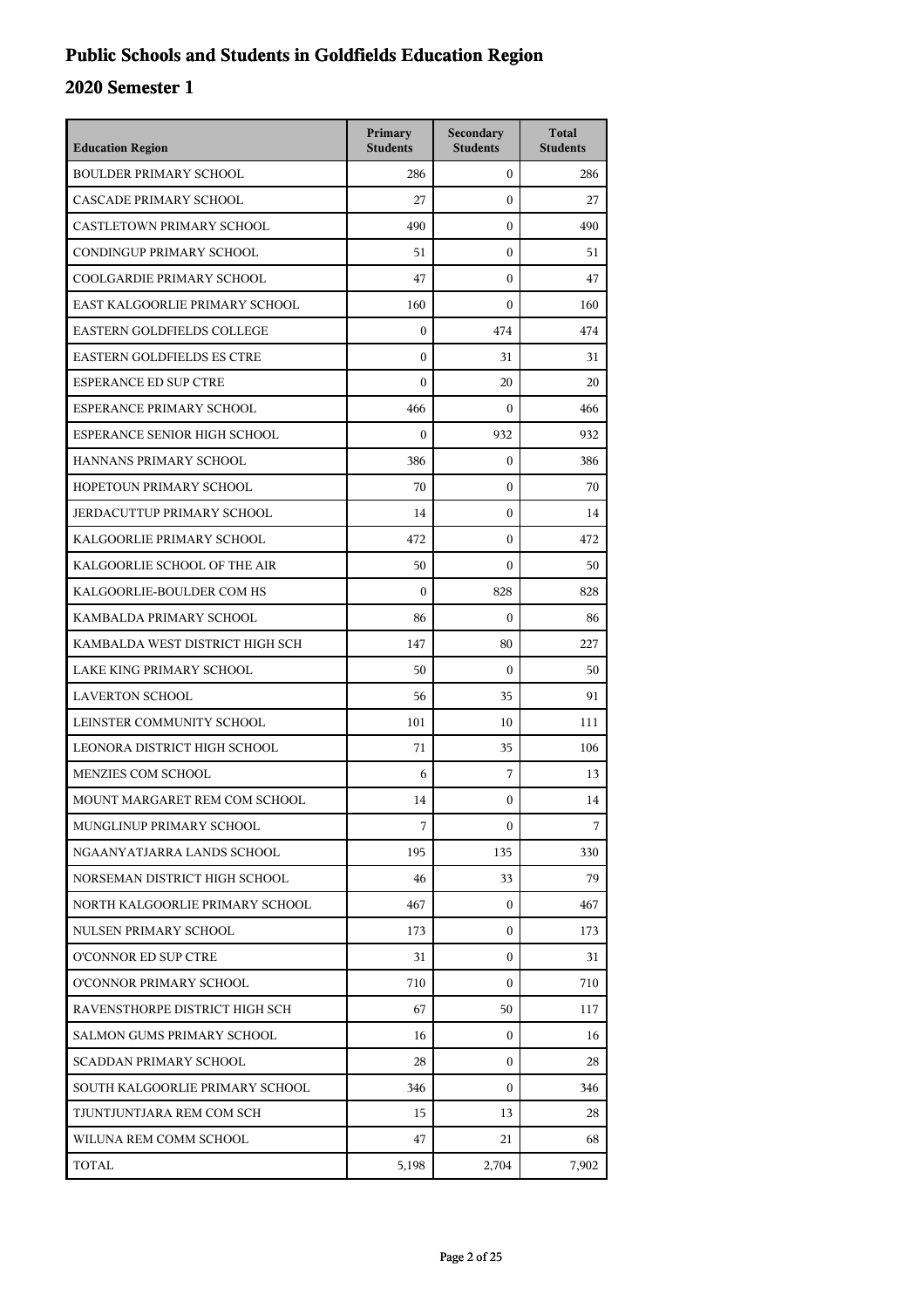## **Public Schools and Students in Kimberley Education Region**

| <b>Education Region</b>            | Primary<br><b>Students</b> | Secondary<br><b>Students</b> | <b>Total</b><br><b>Students</b> |
|------------------------------------|----------------------------|------------------------------|---------------------------------|
| BAYULU REM COM SCHOOL              | 81                         | $\Omega$                     | 81                              |
| <b>BROOME NORTH PRIMARY SCHOOL</b> | 350                        | $\theta$                     | 350                             |
| <b>BROOME PRIMARY SCHOOL</b>       | 408                        | $\Omega$                     | 408                             |
| <b>BROOME SENIOR HIGH SCHOOL</b>   | $\theta$                   | 870                          | 870                             |
| CABLE BEACH PRIMARY SCHOOL         | 361                        | $\theta$                     | 361                             |
| DAWUL REM COM SCHOOL               | 13                         | $\theta$                     | 13                              |
| DERBY DISTRICT HIGH SCHOOL         | 399                        | 238                          | 637                             |
| DJUGERARI REM COM SCHOOL           | 14                         | $\Omega$                     | 14                              |
| EAST KIMBERLEY COLLEGE             | 633                        | 386                          | 1,019                           |
| FITZROY VALLEY DIST HIGH SCH       | 153                        | 167                          | 320                             |
| HALLS CREEK DISTRICT HIGH SCH      | 199                        | 148                          | 347                             |
| JUNGDRANUNG REM COM SCHOOL         | 9                          | $\Omega$                     | $\mathbf Q$                     |
| KALUMBURU REM COM SCHOOL           | 52                         | 41                           | 93                              |
| KIMBERLEY SCHOOL OF THE AIR        | 31                         | $\theta$                     | 31                              |
| LA GRANGE REM COM SCHOOL           | 103                        | 55                           | 158                             |
| <b>LOOMA REM COM SCHOOL</b>        | 73                         | 28                           | 101                             |
| MULUDJA REM COM SCHOOL             | 30                         | $\Omega$                     | 30                              |
| NGALAPITA REM COM SCHOOL           | 8                          | 3                            | 11                              |
| ONE ARM POINT REM COM SCHOOL       | 84                         | 35                           | 119                             |
| ROEBUCK PRIMARY SCHOOL             | 426                        | $\mathbf{0}$                 | 426                             |
| WANANAMI REM COM SCHOOL            | 32                         | $\mathbf{0}$                 | 32                              |
| WANGKATJUNGKA REM COM SCHOOL       | 42                         | $\overline{2}$               | 44                              |
| WYNDHAM DISTRICT HIGH SCHOOL       | 59                         | 52                           | 111                             |
| TOTAL                              | 3,560                      | 2,025                        | 5,585                           |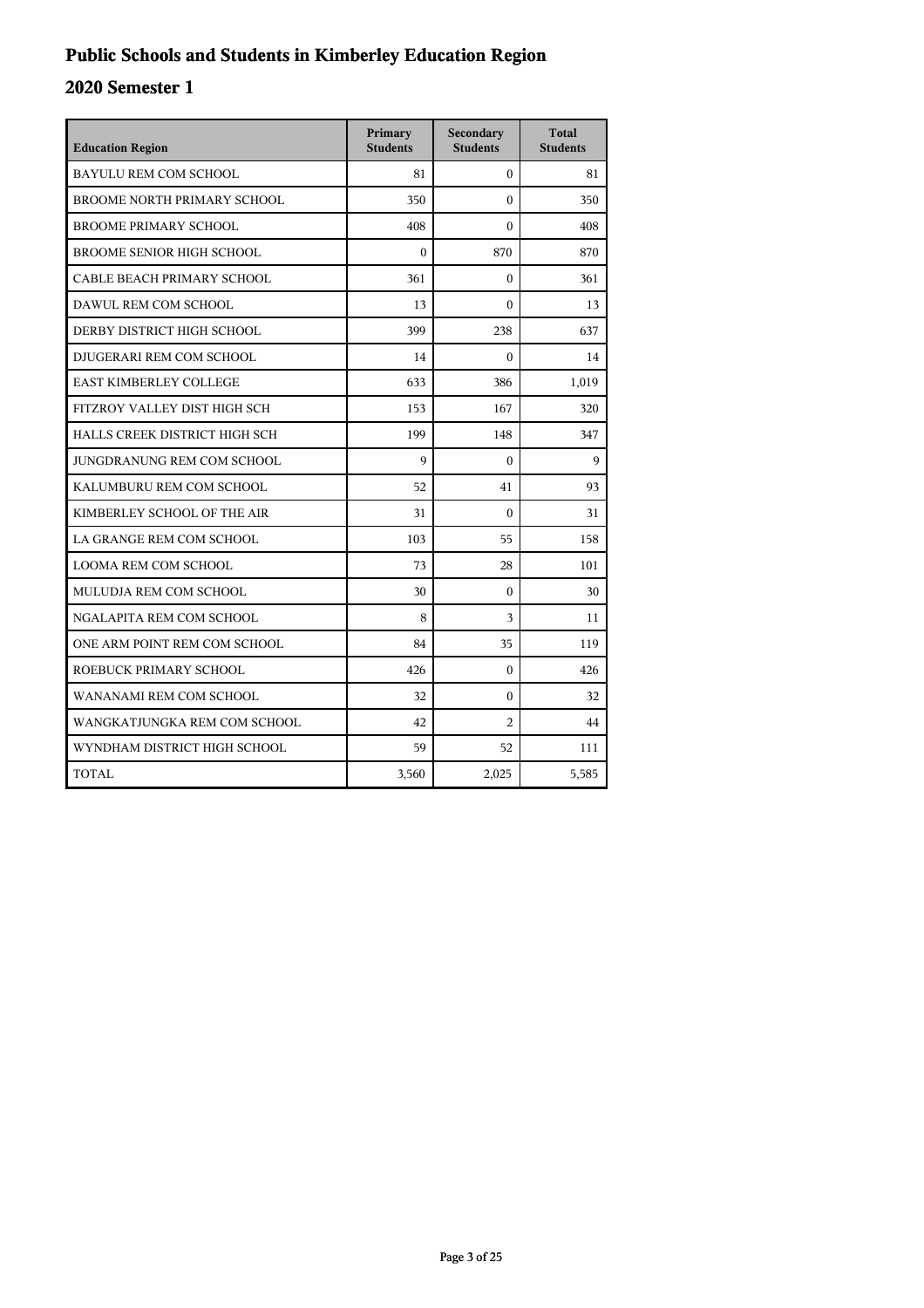## **Public Schools and Students in Midwest Education Region**

| <b>Education Region</b>             | Primary<br><b>Students</b> | Secondary<br><b>Students</b> | <b>Total</b><br><b>Students</b> |
|-------------------------------------|----------------------------|------------------------------|---------------------------------|
| ALLENDALE PRIMARY SCHOOL            | 386                        | $\mathbf{0}$                 | 386                             |
| <b>BADGINGARRA PRIMARY SCHOOL</b>   | 16                         | $\mathbf{0}$                 | 16                              |
| <b>BEACHLANDS PRIMARY SCHOOL</b>    | 126                        | $\mathbf{0}$                 | 126                             |
| <b>BINNU PRIMARY SCHOOL</b>         | 18                         | $\mathbf{0}$                 | 18                              |
| <b>BLUFF POINT PRIMARY SCHOOL</b>   | 270                        | $\boldsymbol{0}$             | 270                             |
| BURRINGURRAH REM COM SCHOOL         | 16                         | 9                            | 25                              |
| CARNAMAH DISTRICT HIGH SCHOOL       | 44                         | 42                           | 86                              |
| CARNARVON COMMUNITY COLLEGE         | 224                        | 191                          | 415                             |
| CARNARVON SCHOOL OF THE AIR         | 37                         | $\mathbf{0}$                 | 37                              |
| <b>CERVANTES PRIMARY SCHOOL</b>     | 40                         | $\boldsymbol{0}$             | 40                              |
| CHAMPION BAY SENIOR HIGH SCHOOL     | $\boldsymbol{0}$           | 782                          | 782                             |
| CHAPMAN VALLEY PRIMARY SCHOOL       | 22                         | $\mathbf{0}$                 | 22                              |
| <b>COOROW PRIMARY SCHOOL</b>        | 35                         | $\mathbf{0}$                 | 35                              |
| <b>CUE PRIMARY SCHOOL</b>           | 11                         | $\mathbf{0}$                 | 11                              |
| DANDARAGAN PRIMARY SCHOOL           | 50                         | $\boldsymbol{0}$             | 50                              |
| DONGARA DISTRICT HIGH SCHOOL        | 300                        | 125                          | 425                             |
| ENEABBA PRIMARY SCHOOL              | 15                         | $\mathbf{0}$                 | 15                              |
| EXMOUTH DISTRICT HIGH SCHOOL        | 287                        | 156                          | 443                             |
| GASCOYNE JUNCTION REM COM SCH       | 5                          | $\mathbf{0}$                 | 5                               |
| <b>GERALDTON PRIMARY SCHOOL</b>     | 387                        | $\Omega$                     | 387                             |
| <b>GERALDTON SENIOR HIGH SCHOOL</b> | $\mathbf{0}$               | 1,001                        | 1,001                           |
| HOLLAND STREET SCHOOL               | 33                         | 29                           | 62                              |
| JURIEN BAY DISTRICT HIGH SCHOOL     | 177                        | 133                          | 310                             |
| KALBARRI DISTRICT HIGH SCHOOL       | 111                        | 79                           | 190                             |
| LEEMAN PRIMARY SCHOOL               | 13                         | $\mathbf{0}$                 | 13                              |
| MEEKATHARRA DISTRICT HIGH SCH       | 74                         | 35                           | 109                             |
| MEEKATHARRA SCHOOL OF THE AIR       | 42                         | $\overline{0}$               | 42                              |
| MINGENEW PRIMARY SCHOOL             | 65                         | $\overline{0}$               | 65                              |
| MORAWA DISTRICT HIGH SCHOOL         | 93                         | 83                           | 176                             |
| MOUNT MAGNET DISTRICT HIGH SCH      | 67                         | 21                           | 88                              |
| MOUNT TARCOOLA PRIMARY SCHOOL       | 383                        | $\mathbf{0}$                 | 383                             |
| MULLEWA DISTRICT HIGH SCHOOL        | 49                         | 32                           | 81                              |
| NORTHAMPTON DISTRICT HIGH SCH       | 106                        | 41                           | 147                             |
| PERENJORI PRIMARY SCHOOL            | 45                         | $\mathbf{0}$                 | 45                              |
| PIA WADJARRI REM COM SCHOOL         | 13                         | 3                            | 16                              |
| RANGEWAY PRIMARY SCHOOL             | 292                        | $\mathbf{0}$                 | 292                             |
| SHARK BAY SCHOOL                    | 51                         | 19                           | 70                              |
| THREE SPRINGS PRIMARY SCHOOL        | 56                         | $\overline{0}$               | 56                              |
| USELESS LOOP PRIMARY SCHOOL         | 32                         | $\mathbf{0}$                 | 32                              |
| WA COL OF AGRI - MORAWA             | 0                          | 58                           | 58                              |
| WAGGRAKINE PRIMARY SCHOOL           | 509                        | $\mathbf{0}$                 | 509                             |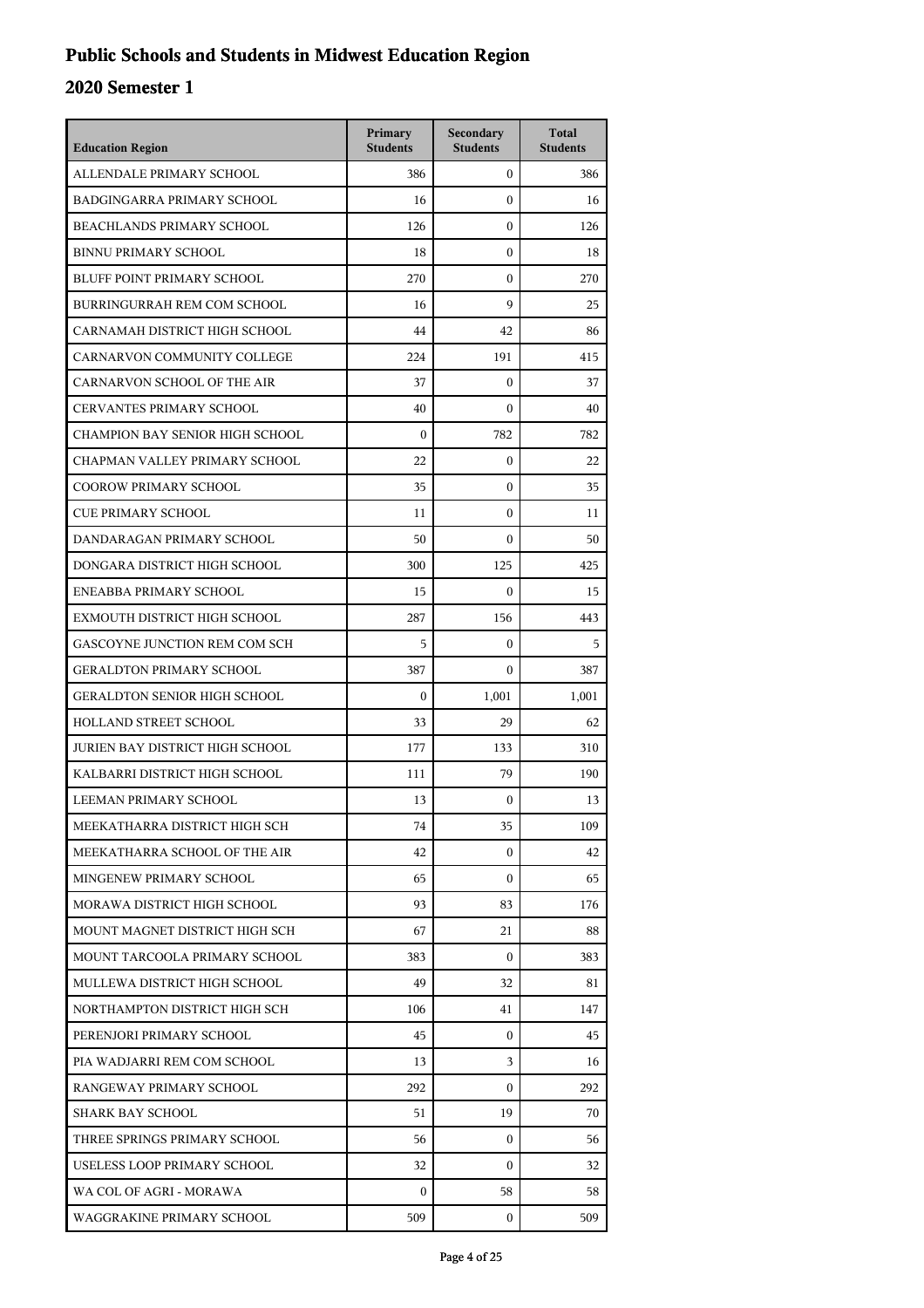## **Public Schools and Students in Midwest Education Region**

| <b>Education Region</b>    | Primary<br><b>Students</b> | Secondary<br><b>Students</b> | <b>Total</b><br><b>Students</b> |
|----------------------------|----------------------------|------------------------------|---------------------------------|
| WALKAWAY PRIMARY SCHOOL    | 66                         | 0                            | 66                              |
| WANDINA PRIMARY SCHOOL     | 468                        | 0                            | 468                             |
| WATHEROO PRIMARY SCHOOL    | 12                         | 0                            | 12                              |
| YALGOO PRIMARY SCHOOL      | 25                         | 0                            | 25                              |
| YULGA JINNA REM COM SCHOOL | 10                         | 4                            | 14                              |
| YUNA PRIMARY SCHOOL        | 21                         | ſ                            | 21                              |
| TOTAL                      | 5,102                      | 2,843                        | 7,945                           |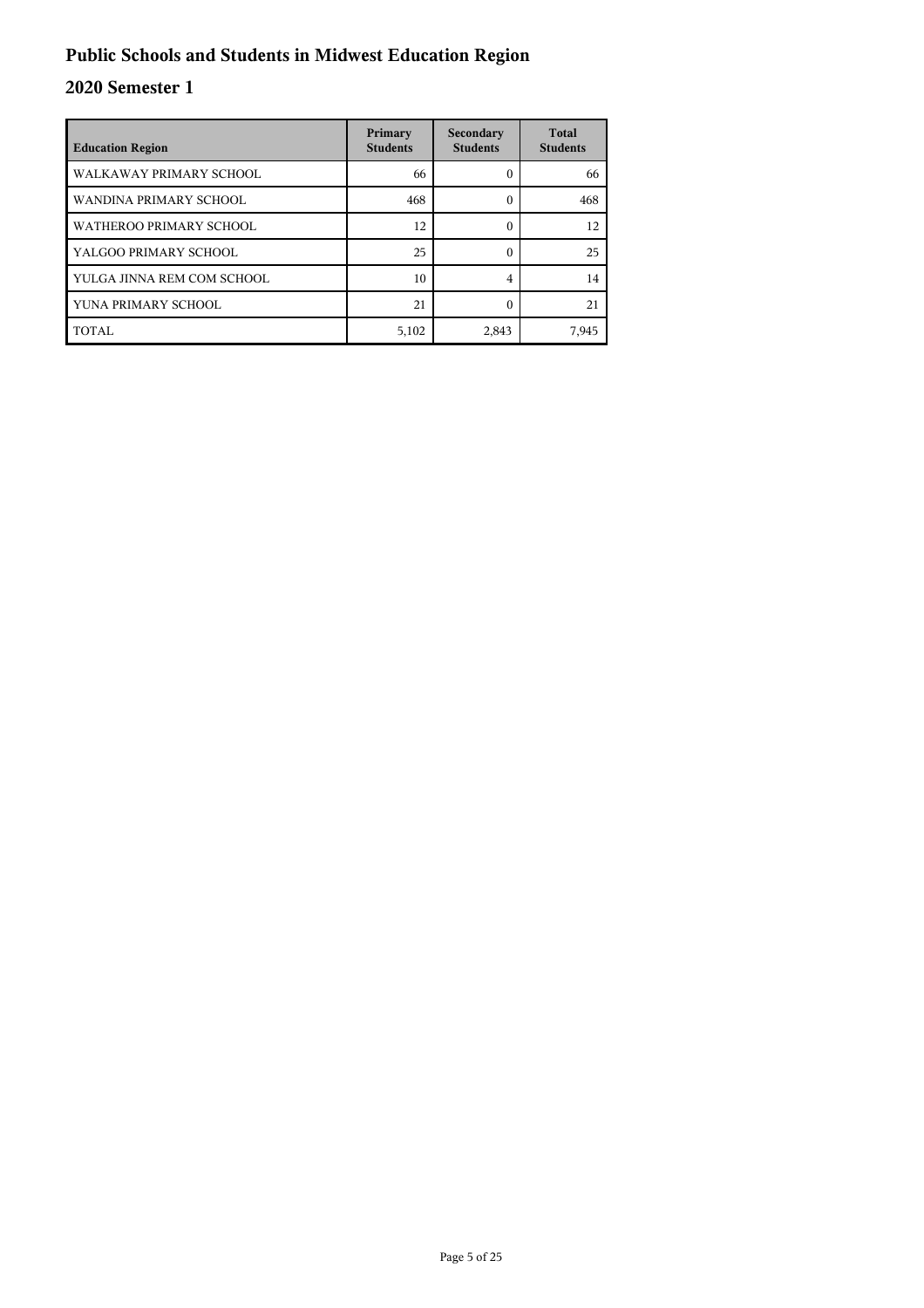| <b>Education Region</b>             | Primary<br><b>Students</b> | Secondary<br><b>Students</b> | <b>Total</b><br><b>Students</b> |
|-------------------------------------|----------------------------|------------------------------|---------------------------------|
| ALINJARRA PRIMARY SCHOOL            | 356                        | $\mathbf{0}$                 | 356                             |
| ALKIMOS BEACH PRIMARY SCHOOL        | 678                        | $\Omega$                     | 678                             |
| ALKIMOS COLLEGE                     | $\mathbf{0}$               | 176                          | 176                             |
| ALKIMOS PRIMARY SCHOOL              | 622                        | $\mathbf{0}$                 | 622                             |
| ANNE HAMERSLEY PRIMARY SCHOOL       | 539                        | 0                            | 539                             |
| ANZAC TERRACE PRIMARY SCHOOL        | 370                        | $\mathbf{0}$                 | 370                             |
| ARBOR GROVE PRIMARY SCHOOL          | 733                        | $\mathbf{0}$                 | 733                             |
| ASHDALE PRIMARY SCHOOL              | 853                        | $\mathbf{0}$                 | 853                             |
| ASHDALE SECONDARY COLLEGE           | $\mathbf{0}$               | 1,755                        | 1,755                           |
| ASHFIELD PRIMARY SCHOOL             | 116                        | $\mathbf{0}$                 | 116                             |
| AVELEY NORTH PRIMARY SCHOOL         | 506                        | $\Omega$                     | 506                             |
| AVELEY PRIMARY SCHOOL               | 702                        | $\mathbf{0}$                 | 702                             |
| AVELEY SECONDARY COLLEGE            | $\mathbf{0}$               | 820                          | 820                             |
| <b>BALCATTA PRIMARY SCHOOL</b>      | 238                        | $\mathbf{0}$                 | 238                             |
| <b>BALCATTA SENIOR HIGH SCHOOL</b>  | $\boldsymbol{0}$           | 680                          | 680                             |
| <b>BALGA PRIMARY SCHOOL</b>         | 170                        | $\mathbf{0}$                 | 170                             |
| <b>BALGA SENIOR HIGH SCHOOL</b>     | $\mathbf{0}$               | 573                          | 573                             |
| BALLAJURA COMMUNITY COLLEGE         | $\mathbf{0}$               | 1,246                        | 1,246                           |
| <b>BALLAJURA PRIMARY SCHOOL</b>     | 752                        | $\mathbf{0}$                 | 752                             |
| <b>BAMBARA PRIMARY SCHOOL</b>       | 197                        | $\mathbf{0}$                 | 197                             |
| <b>BANKSIA GROVE PRIMARY SCHOOL</b> | 529                        | $\mathbf{0}$                 | 529                             |
| <b>BASSENDEAN PRIMARY SCHOOL</b>    | 315                        | $\mathbf{0}$                 | 315                             |
| BAYSWATER PRIMARY SCHOOL            | 430                        | $\mathbf{0}$                 | 430                             |
| <b>BEAUMARIS PRIMARY SCHOOL</b>     | 788                        | $\mathbf{0}$                 | 788                             |
| <b>BEECHBORO PRIMARY SCHOOL</b>     | 348                        | $\mathbf{0}$                 | 348                             |
| <b>BELDON ED SUP CTRE</b>           | 48                         | 0                            | 48                              |
| <b>BELDON PRIMARY SCHOOL</b>        | 333                        | $\mathbf{0}$                 | 333                             |
| BELRIDGE SECONDARY COLLEGE          | $\mathbf{0}$               | 1,040                        | 1,040                           |
| BELRIDGE SECONDARY ESC              | $\mathbf{0}$               | 120                          | 120                             |
| <b>BINDOON PRIMARY SCHOOL</b>       | 134                        | $\mathbf{0}$                 | 134                             |
| <b>BOB HAWKE COLLEGE</b>            | $\mathbf{0}$               | 264                          | 264                             |
| BOYARE PRIMARY SCHOOL               | 282                        | $\overline{0}$               | 282                             |
| <b>BULLSBROOK COLLEGE</b>           | 515                        | 451                          | 966                             |
| <b>BULLSBROOK COM KINDERGARTEN</b>  | 39                         | $\overline{0}$               | 39                              |
| <b>BURBRIDGE SCHOOL</b>             | 24                         | 35                           | 59                              |
| <b>BUTLER COLLEGE</b>               | $\mathbf{0}$               | 1,664                        | 1,664                           |
| <b>BUTLER PRIMARY SCHOOL</b>        | 634                        | 0                            | 634                             |
| <b>CAMBOON PRIMARY SCHOOL</b>       | 383                        | $\mathbf{0}$                 | 383                             |
| CARINE PRIMARY SCHOOL               | 601                        | $\mathbf{0}$                 | 601                             |
| CARINE SENIOR HIGH SCHOOL           | $\mathbf{0}$               | 2,042                        | 2,042                           |
| CARNABY RISE PRIMARY SCHOOL         | 618                        | 0                            | 618                             |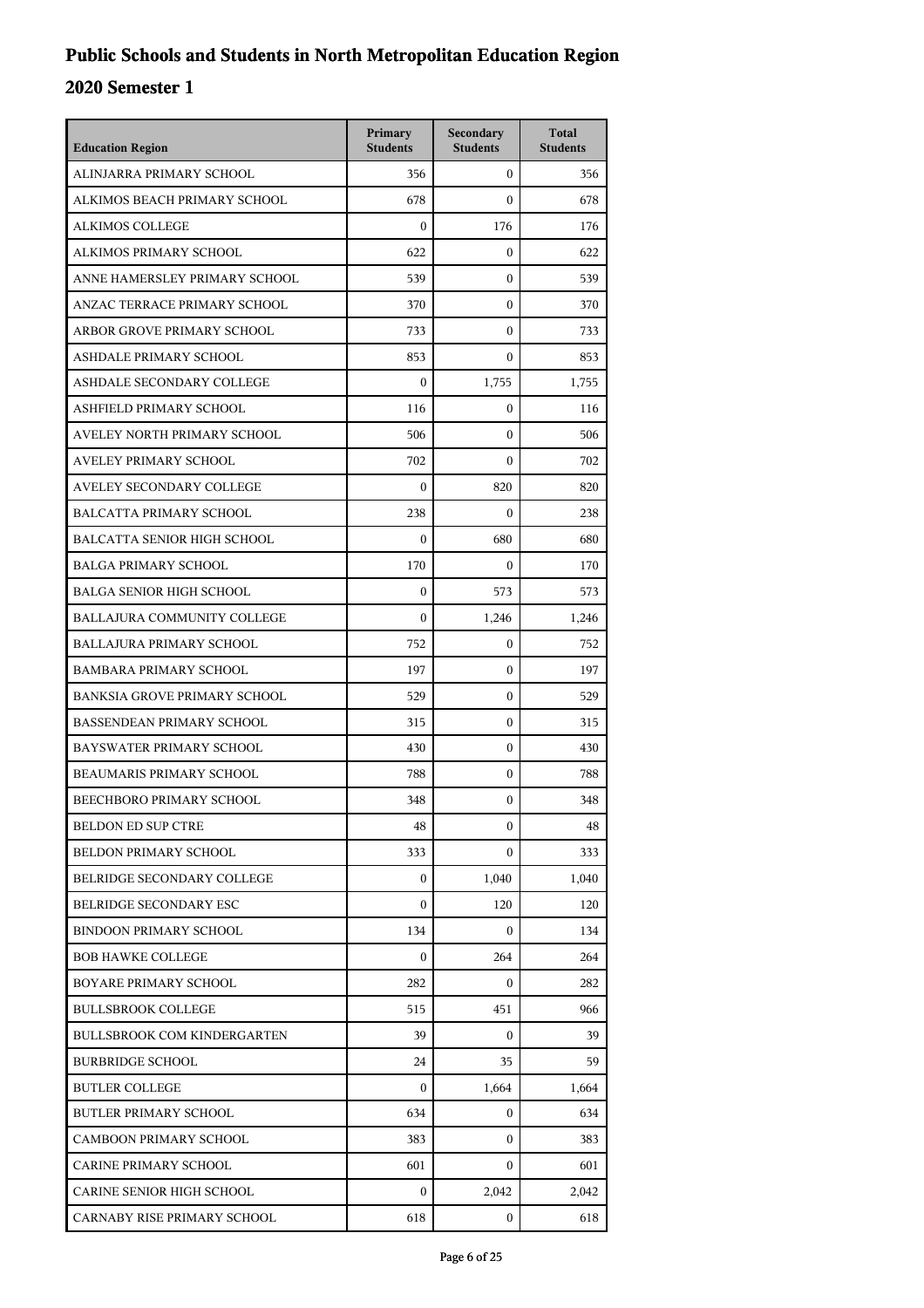| <b>Education Region</b>               | Primary<br><b>Students</b> | Secondary<br><b>Students</b> | <b>Total</b><br><b>Students</b> |
|---------------------------------------|----------------------------|------------------------------|---------------------------------|
| CARRAMAR PRIMARY SCHOOL               | 752                        | $\overline{0}$               | 752                             |
| CAVERSHAM PRIMARY SCHOOL              | 567                        | $\mathbf{0}$                 | 567                             |
| CAVERSHAM VALLEY PRIMARY SCHOOL       | 340                        | $\mathbf{0}$                 | 340                             |
| CHIDLOW PRIMARY SCHOOL                | 132                        | $\mathbf{0}$                 | 132                             |
| CHRISTMAS ISLAND DIST HIGH SCH        | 158                        | 86                           | 244                             |
| CHURCHLANDS PRIMARY SCHOOL            | 525                        | $\mathbf{0}$                 | 525                             |
| CHURCHLANDS SENIOR HIGH SCHOOL        | $\boldsymbol{0}$           | 2,843                        | 2.843                           |
| CITY BEACH PRIMARY SCHOOL             | 197                        | $\mathbf{0}$                 | 197                             |
| <b>CLARKSON COMMUNITY HIGH SCHOOL</b> | $\boldsymbol{0}$           | 327                          | 327                             |
| <b>CLARKSON PRIMARY SCHOOL</b>        | 330                        | $\mathbf{0}$                 | 330                             |
| <b>CLAYTON VIEW PRIMARY SCHOOL</b>    | 150                        | $\mathbf{0}$                 | 150                             |
| COCOS ISLANDS DISTRICT HIGH SCH       | 88                         | 26                           | 114                             |
| CONNOLLY PRIMARY SCHOOL               | 389                        | $\mathbf{0}$                 | 389                             |
| COOLBINIA PRIMARY SCHOOL              | 420                        | $\mathbf{0}$                 | 420                             |
| COTTESLOE PRIMARY SCHOOL              | 324                        | 0                            | 324                             |
| <b>CRAIGIE HEIGHTS PRIMARY SCHOOL</b> | 410                        | $\mathbf{0}$                 | 410                             |
| <b>CREANEY ED SUP CTRE</b>            | 58                         | $\mathbf{0}$                 | 58                              |
| CREANEY PRIMARY SCHOOL                | 344                        | $\mathbf{0}$                 | 344                             |
| <b>CURRAMBINE PRIMARY SCHOOL</b>      | 752                        | $\mathbf{0}$                 | 752                             |
| <b>CYRIL JACKSON SENIOR CAMPUS</b>    | $\boldsymbol{0}$           | 453                          | 453                             |
| CYRIL JACKSON SR CAMPUS ES CTRE       | $\mathbf{0}$               | 35                           | 35                              |
| DALKEITH PRIMARY SCHOOL               | 345                        | $\mathbf{0}$                 | 345                             |
| DALMAIN PRIMARY SCHOOL                | 285                        | $\mathbf{0}$                 | 285                             |
| DARLINGTON PRIMARY SCHOOL             | 389                        | $\mathbf{0}$                 | 389                             |
| DAVALLIA PRIMARY SCHOOL               | 527                        | $\mathbf{0}$                 | 527                             |
| DEANMORE PRIMARY SCHOOL               | 499                        | 0                            | 499                             |
| DIANELLA HEIGHTS PRIMARY SCHOOL       | 462                        | $\mathbf{0}$                 | 462                             |
| DIANELLA PRIMARY COLLEGE              | 380                        | $\overline{0}$               | 380                             |
| DIANELLA SECONDARY COLLEGE            | $\mathbf{0}$               | 565                          | 565                             |
| DIANELLA SECONDARY COLLEGE ESC        | $\boldsymbol{0}$           | 114                          | 114                             |
| DOUBLEVIEW PRIMARY SCHOOL             | 461                        | $\mathbf{0}$                 | 461                             |
| DRYANDRA PRIMARY SCHOOL               | 230                        | $\overline{0}$               | 230                             |
| DUNCRAIG PRIMARY SCHOOL               | 413                        | $\overline{0}$               | 413                             |
| DUNCRAIG SENIOR HIGH SCHOOL           | $\mathbf{0}$               | 1,640                        | 1,640                           |
| DURHAM ROAD SCHOOL                    | 122                        | 78                           | 200                             |
| EAST BEECHBORO PRIMARY SCHOOL         | 449                        | $\mathbf{0}$                 | 449                             |
| EAST BUTLER PRIMARY SCHOOL            | 530                        | $\overline{0}$               | 530                             |
| EAST HAMERSLEY PRIMARY SCHOOL         | 203                        | $\overline{0}$               | 203                             |
| EAST WANNEROO PRIMARY SCHOOL          | 384                        | 0                            | 384                             |
| EASTERN HILLS SNR HIGH SCHOOL         | 0                          | 944                          | 944                             |
| EDDYSTONE PRIMARY SCHOOL              | 256                        | $\mathbf{0}$                 | 256                             |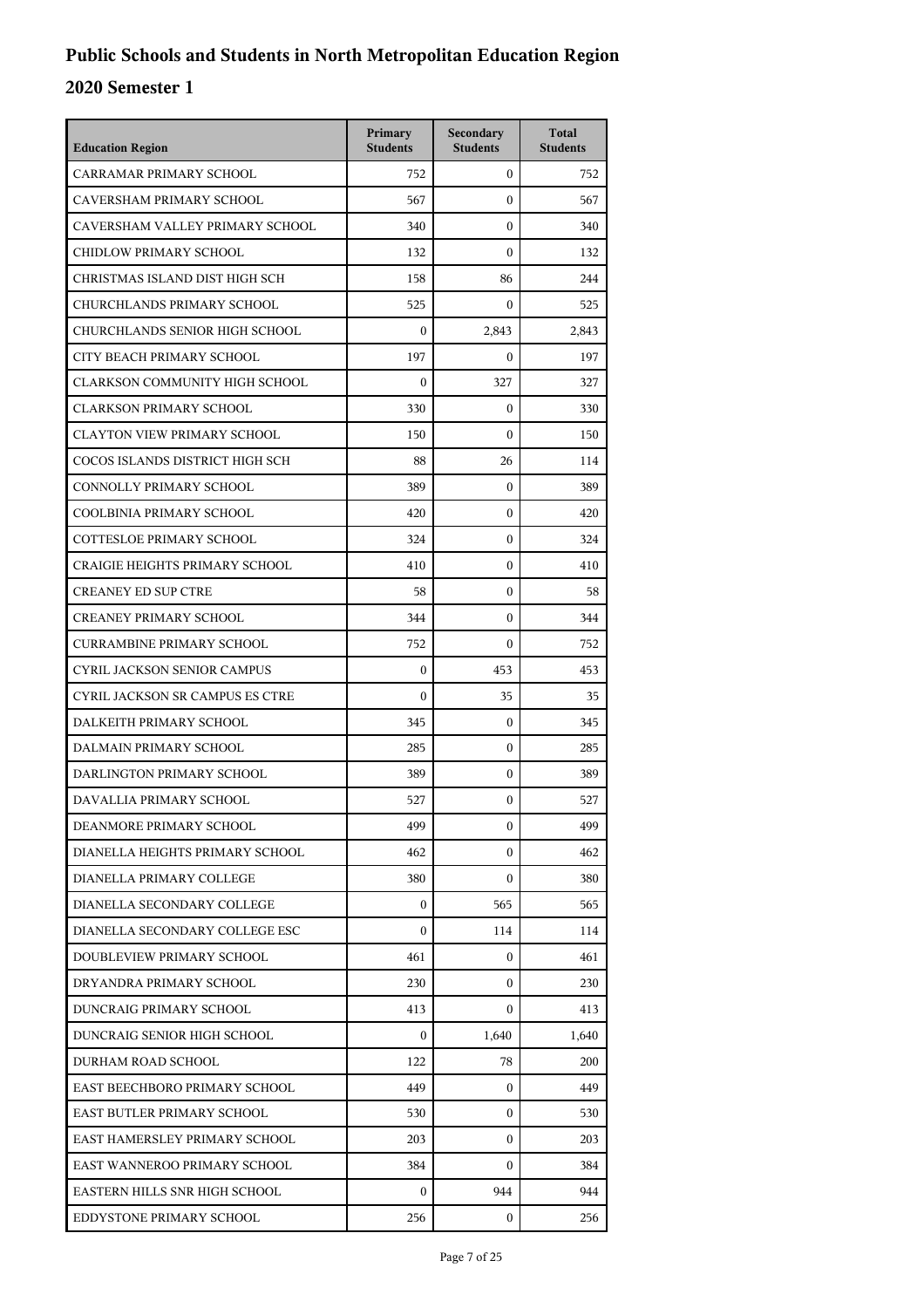| <b>Education Region</b>              | Primary<br><b>Students</b> | Secondary<br><b>Students</b> | <b>Total</b><br><b>Students</b> |
|--------------------------------------|----------------------------|------------------------------|---------------------------------|
| EDEN HILL PRIMARY SCHOOL             | 500                        | $\mathbf{0}$                 | 500                             |
| EDGEWATER PRIMARY SCHOOL             | 426                        | $\mathbf{0}$                 | 426                             |
| ELLEN STIRLING PRIMARY SCHOOL        | 755                        | $\mathbf{0}$                 | 755                             |
| ELLENBROOK PRIMARY SCHOOL            | 721                        | $\boldsymbol{0}$             | 721                             |
| ELLENBROOK SECONDARY COLLEGE         | $\boldsymbol{0}$           | 1,486                        | 1,486                           |
| EMBLETON PRIMARY SCHOOL              | 173                        | $\boldsymbol{0}$             | 173                             |
| FLOREAT PARK PRIMARY SCHOOL          | 619                        | $\mathbf{0}$                 | 619                             |
| FRESHWATER BAY PRIMARY SCHOOL        | 477                        | $\mathbf{0}$                 | 477                             |
| GIDGEGANNUP PRIMARY SCHOOL           | 210                        | $\boldsymbol{0}$             | 210                             |
| GINGIN DISTRICT HIGH SCHOOL          | 181                        | 92                           | 273                             |
| <b>GIRRAWHEEN SENIOR HIGH SCHOOL</b> | $\boldsymbol{0}$           | 430                          | 430                             |
| <b>GLADYS NEWTON SCHOOL</b>          | 37                         | 44                           | 81                              |
| <b>GLEN FORREST COM KINDERGARTEN</b> | 11                         | $\boldsymbol{0}$             | 11                              |
| <b>GLEN FORREST PRIMARY SCHOOL</b>   | 208                        | $\boldsymbol{0}$             | 208                             |
| <b>GLENDALE PRIMARY SCHOOL</b>       | 327                        | $\boldsymbol{0}$             | 327                             |
| <b>GLENGARRY PRIMARY SCHOOL</b>      | 415                        | $\mathbf{0}$                 | 415                             |
| GOOLLELAL PRIMARY SCHOOL             | 247                        | $\mathbf{0}$                 | 247                             |
| GOVERNOR STIRLING SNR HIGH SCH       | $\mathbf{0}$               | 945                          | 945                             |
| <b>GRANDIS PRIMARY SCHOOL</b>        | 320                        | $\mathbf{0}$                 | 320                             |
| <b>GREENMOUNT PRIMARY SCHOOL</b>     | 372                        | $\Omega$                     | 372                             |
| <b>GREENWOOD COLLEGE</b>             | $\mathbf{0}$               | 1,078                        | 1,078                           |
| <b>GREENWOOD PRIMARY SCHOOL</b>      | 387                        | $\mathbf{0}$                 | 387                             |
| <b>GUILDFORD PRIMARY SCHOOL</b>      | 296                        | $\mathbf{0}$                 | 296                             |
| HALIDON PRIMARY SCHOOL               | 260                        | $\mathbf{0}$                 | 260                             |
| HAMPTON PARK PRIMARY SCHOOL          | 378                        | $\mathbf{0}$                 | 378                             |
| HAMPTON SENIOR HIGH SCHOOL           | $\mathbf{0}$               | 843                          | 843                             |
| HAWKER PARK PRIMARY SCHOOL           | 221                        | 0                            | 221                             |
| HEATHRIDGE PRIMARY SCHOOL            | 180                        | $\mathbf{0}$                 | 180                             |
| HELENA VALLEY PRIMARY SCHOOL         | 292                        | 0                            | 292                             |
| HERNE HILL PRIMARY SCHOOL            | 177                        | 0                            | 177                             |
| HIGHGATE PRIMARY SCHOOL              | 771                        | 0                            | 771                             |
| HILLARYS COMMUNITY KINDERGARTEN      | 20                         | $\mathbf{0}$                 | 20                              |
| HILLARYS PRIMARY SCHOOL              | 586                        | 0                            | 586                             |
| HILLCREST PRIMARY SCHOOL             | 425                        | 0                            | 425                             |
| <b>HOCKING PRIMARY SCHOOL</b>        | 625                        | 0                            | 625                             |
| HOLLYWOOD PRIMARY SCHOOL             | 369                        | 0                            | 369                             |
| HUDSON PARK PRIMARY SCHOOL           | 230                        | $\mathbf{0}$                 | 230                             |
| ILLAWARRA PRIMARY SCHOOL             | 394                        | 0                            | 394                             |
| INGLEWOOD PRIMARY SCHOOL             | 594                        | 0                            | 594                             |
| JOHN BUTLER PRIMARY COLLEGE          | 419                        | 0                            | 419                             |
| JOHN FORREST SECONDARY COLLEGE       | $\mathbf{0}$               | 1,144                        | 1,144                           |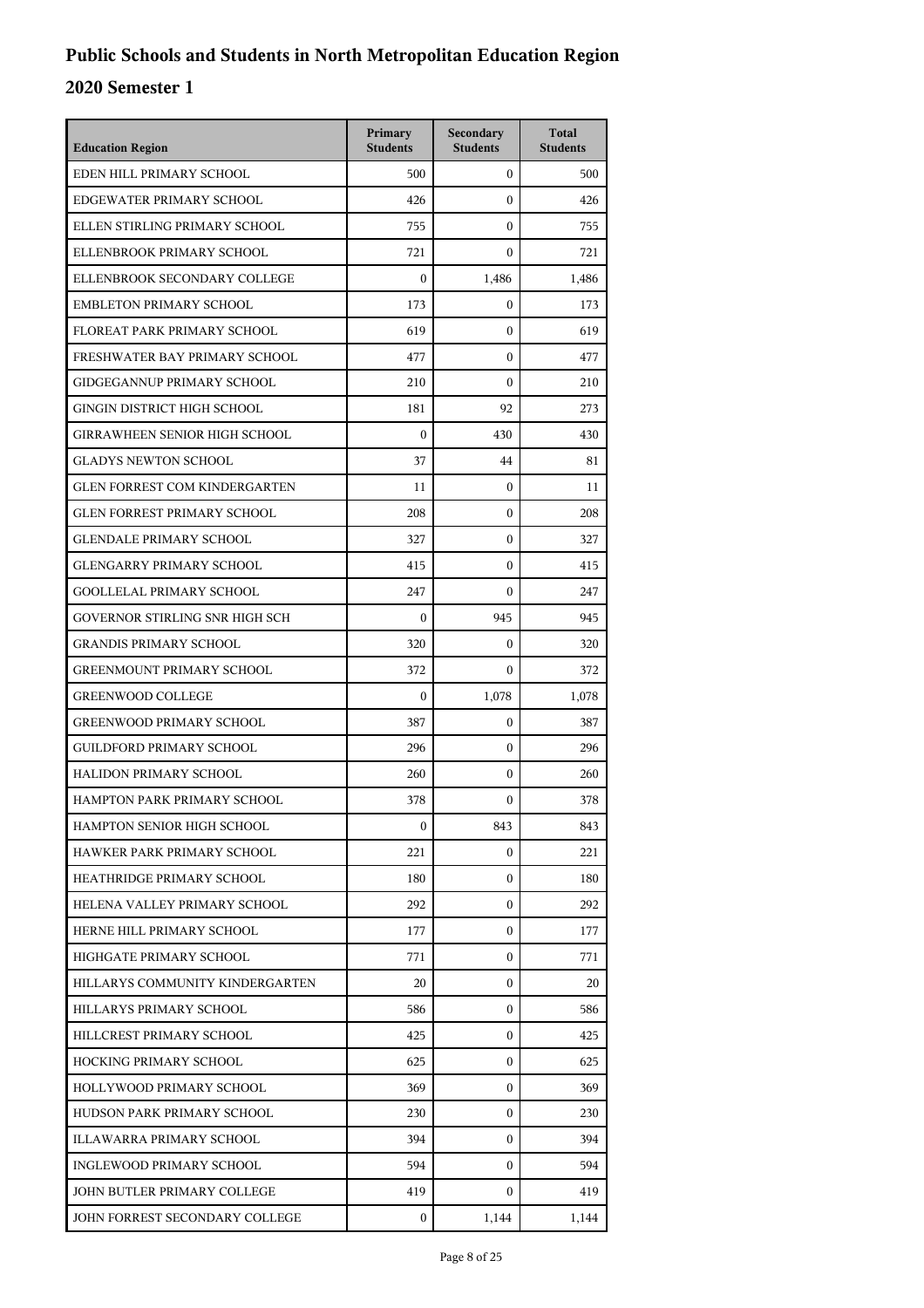| <b>Education Region</b>         | Primary<br><b>Students</b> | Secondary<br><b>Students</b> | <b>Total</b><br><b>Students</b> |
|---------------------------------|----------------------------|------------------------------|---------------------------------|
| <b>JOLIMONT PRIMARY SCHOOL</b>  | 340                        | $\mathbf{0}$                 | 340                             |
| <b>JOONDALUP ED SUP CTRE</b>    | 104                        | $\mathbf{0}$                 | 104                             |
| JOONDALUP PRIMARY SCHOOL        | 419                        | $\mathbf{0}$                 | 419                             |
| JOSEPH BANKS SECONDARY COLLEGE  | $\boldsymbol{0}$           | 1,572                        | 1,572                           |
| KAPINARA PRIMARY SCHOOL         | 380                        | 0                            | 380                             |
| KARRINYUP PRIMARY SCHOOL        | 518                        | $\mathbf{0}$                 | 518                             |
| <b>KIARA COLLEGE</b>            | $\boldsymbol{0}$           | 542                          | 542                             |
| <b>KINROSS COLLEGE</b>          | $\theta$                   | 734                          | 734                             |
| KINROSS PRIMARY SCHOOL          | 677                        | $\mathbf{0}$                 | 677                             |
| KOONDOOLA PRIMARY SCHOOL        | 305                        | 0                            | 305                             |
| KYILLA PRIMARY SCHOOL           | 379                        | $\mathbf{0}$                 | 379                             |
| LAKE GWELUP PRIMARY SCHOOL      | 530                        | $\mathbf{0}$                 | 530                             |
| LAKE MONGER PRIMARY SCHOOL      | 280                        | $\mathbf{0}$                 | 280                             |
| <b>LANCELIN PRIMARY SCHOOL</b>  | 80                         | $\mathbf{0}$                 | 80                              |
| LANDSDALE PRIMARY SCHOOL        | 797                        | 0                            | 797                             |
| LOCKRIDGE PRIMARY SCHOOL        | 236                        | $\mathbf{0}$                 | 236                             |
| MADELEY PRIMARY SCHOOL          | 501                        | $\mathbf{0}$                 | 501                             |
| MALVERN SPRINGS PRIMARY SCHOOL  | 827                        | $\mathbf{0}$                 | 827                             |
| MARANGAROO PRIMARY SCHOOL       | 200                        | $\mathbf{0}$                 | 200                             |
| <b>MARMION PRIMARY SCHOOL</b>   | 422                        | 0                            | 422                             |
| MAYLANDS PENINSULA PRIMARY SCH  | 671                        | $\mathbf{0}$                 | 671                             |
| MERRIWA ED SUP CTRE             | 48                         | $\mathbf{0}$                 | 48                              |
| MERRIWA PRIMARY SCHOOL          | 401                        | $\mathbf{0}$                 | 401                             |
| MIDDLE SWAN PRIMARY SCHOOL      | 457                        | $\mathbf{0}$                 | 457                             |
| MIDVALE PRIMARY SCHOOL          | 317                        | $\mathbf{0}$                 | 317                             |
| MINDARIE PRIMARY SCHOOL         | 790                        | 0                            | 790                             |
| MINDARIE SENIOR COLLEGE         | $\overline{0}$             | 810                          | 810                             |
| MOORDITJ NOONGAR COM COLLEGE    | 114                        | $\overline{0}$               | 114                             |
| MORLEY PRIMARY SCHOOL           | 175                        | $\overline{0}$               | 175                             |
| MORLEY SENIOR HIGH SCHOOL       | $\mathbf{0}$               | 1,071                        | 1,071                           |
| MOSMAN PARK PRIMARY SCHOOL      | 441                        | $\overline{0}$               | 441                             |
| MOSMAN PARK SCHOOL FOR DEAF CHN | 30                         | $\overline{0}$               | 30                              |
| MOUNT CLAREMONT PRIMARY SCHOOL  | 271                        | $\overline{0}$               | 271                             |
| MOUNT HAWTHORN ED SUP CTRE      | 26                         | $\mathbf{0}$                 | 26                              |
| MOUNT HAWTHORN PRIMARY SCHOOL   | 897                        | $\mathbf{0}$                 | 897                             |
| MOUNT HELENA COM KINDERGARTEN   | 14                         | $\overline{0}$               | 14                              |
| MOUNT HELENA PRIMARY SCHOOL     | 167                        | $\overline{0}$               | 167                             |
| MOUNT LAWLEY PRIMARY SCHOOL     | 522                        | $\overline{0}$               | 522                             |
| MOUNT LAWLEY SENIOR HIGH SCHOOL | $\overline{0}$             | 1,914                        | 1,914                           |
| MULLALOO BEACH PRIMARY SCHOOL   | 277                        | $\overline{0}$               | 277                             |
| MULLALOO COMMUNITY KINDERGARTEN | 38                         | $\overline{0}$               | 38                              |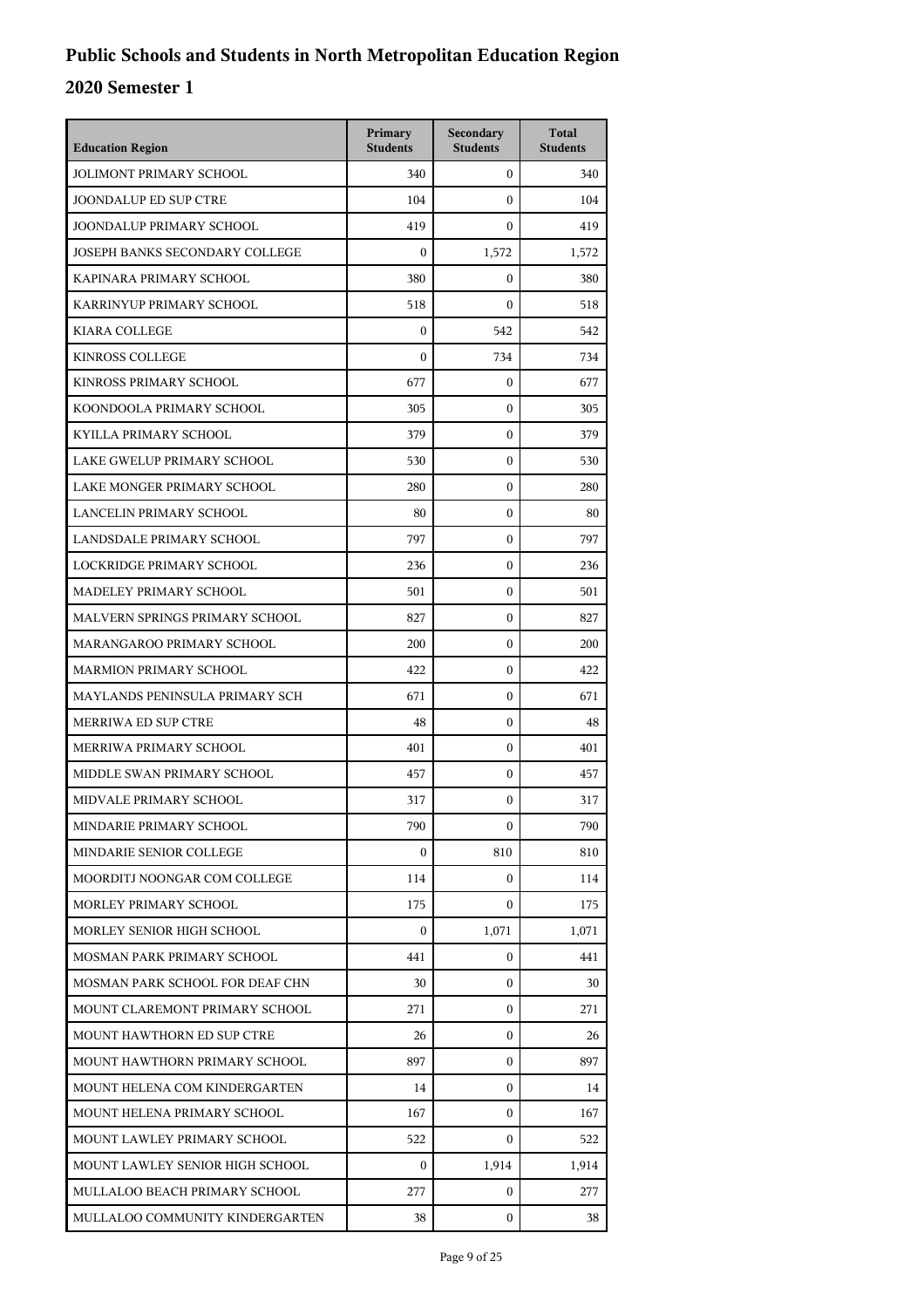| <b>Education Region</b>            | Primary<br><b>Students</b> | Secondary<br><b>Students</b> | <b>Total</b><br><b>Students</b> |
|------------------------------------|----------------------------|------------------------------|---------------------------------|
| MULLALOO HEIGHTS PRIMARY SCHOOL    | 243                        | $\mathbf{0}$                 | 243                             |
| MUNDARING PRIMARY SCHOOL           | 313                        | $\mathbf{0}$                 | 313                             |
| NEDLANDS PRIMARY SCHOOL            | 497                        | $\mathbf{0}$                 | 497                             |
| NEWBOROUGH PRIMARY SCHOOL          | 401                        | $\mathbf{0}$                 | 401                             |
| NOLLAMARA PRIMARY SCHOOL           | 303                        | $\mathbf{0}$                 | 303                             |
| NORANDA PRIMARY SCHOOL             | 356                        | $\mathbf{0}$                 | 356                             |
| NORTH BALGA PRIMARY SCHOOL         | 261                        | $\mathbf{0}$                 | 261                             |
| NORTH BEACH PRIMARY SCHOOL         | 399                        | $\mathbf{0}$                 | 399                             |
| NORTH COTTESLOE PRIMARY SCHOOL     | 381                        | $\mathbf{0}$                 | 381                             |
| NORTH EAST METRO LANG DEV CTR      | 309                        | 0                            | 309                             |
| NORTH MORLEY PRIMARY SCHOOL        | 177                        | $\mathbf{0}$                 | 177                             |
| NORTH PERTH PRIMARY SCHOOL         | 394                        | $\mathbf{0}$                 | 394                             |
| NORTH WOODVALE PRIMARY SCHOOL      | 406                        | $\mathbf{0}$                 | 406                             |
| OCEAN REEF PRIMARY SCHOOL          | 211                        | $\mathbf{0}$                 | 211                             |
| OCEAN REEF SENIOR HIGH SCHOOL      | $\boldsymbol{0}$           | 1,234                        | 1,234                           |
| OSBORNE PRIMARY SCHOOL             | 266                        | 0                            | 266                             |
| PADBURY COMMUNITY KINDERGARTEN     | 33                         | $\mathbf{0}$                 | 33                              |
| PADBURY PRIMARY SCHOOL             | 105                        | $\mathbf{0}$                 | 105                             |
| PARKERVILLE PRIMARY SCHOOL         | 289                        | $\mathbf{0}$                 | 289                             |
| PEARSALL PRIMARY SCHOOL            | 568                        | $\mathbf{0}$                 | 568                             |
| PERTH MODERN SCHOOL                | $\mathbf{0}$               | 1,437                        | 1,437                           |
| POSEIDON PRIMARY SCHOOL            | 272                        | $\mathbf{0}$                 | 272                             |
| POYNTER PRIMARY SCHOOL             | 502                        | $\mathbf{0}$                 | 502                             |
| QUINNS BEACH PRIMARY SCHOOL        | 430                        | $\mathbf{0}$                 | 430                             |
| <b>OUINNS ROCKS PRIMARY SCHOOL</b> | 426                        | 0                            | 426                             |
| RAWLINSON PRIMARY SCHOOL           | 420                        | $\mathbf{0}$                 | 420                             |
| ROSALIE PRIMARY SCHOOL             | 558                        | $\mathbf{0}$                 | 558                             |
| ROSEWORTH ED SUP CTRE              | 39                         | $\mathbf{0}$                 | 39                              |
| ROSEWORTH PRIMARY SCHOOL           | 333                        | 0                            | 333                             |
| SAWYERS VALLEY PRIMARY SCHOOL      | 204                        | 0                            | 204                             |
| SCARBOROUGH PRIMARY SCHOOL         | 215                        | 0                            | 215                             |
| SCHOOL OF ISOLATED AND DISTANCE    | 77                         | 284                          | 361                             |
| SEAVIEW COMMUNITY KINDERGARTEN     | 38                         | 0                            | 38                              |
| <b>SHENTON COLLEGE</b>             | $\mathbf{0}$               | 2,382                        | 2,382                           |
| SHENTON COLLEGE DEAF ED CTRE       | 0                          | 40                           | 40                              |
| SIR DAVID BRAND SCHOOL             | 28                         | 22                           | 50                              |
| SOMERLY PRIMARY SCHOOL             | 493                        | $\mathbf{0}$                 | 493                             |
| SORRENTO PRIMARY SCHOOL            | 445                        | $\mathbf{0}$                 | 445                             |
| SOUTH BALLAJURA ED SUP CTRE        | 57                         | 0                            | 57                              |
| SOUTH BALLAJURA PRIMARY SCHOOL     | 400                        | 0                            | 400                             |
| SOUTH PADBURY PRIMARY SCHOOL       | 401                        | $\mathbf{0}$                 | 401                             |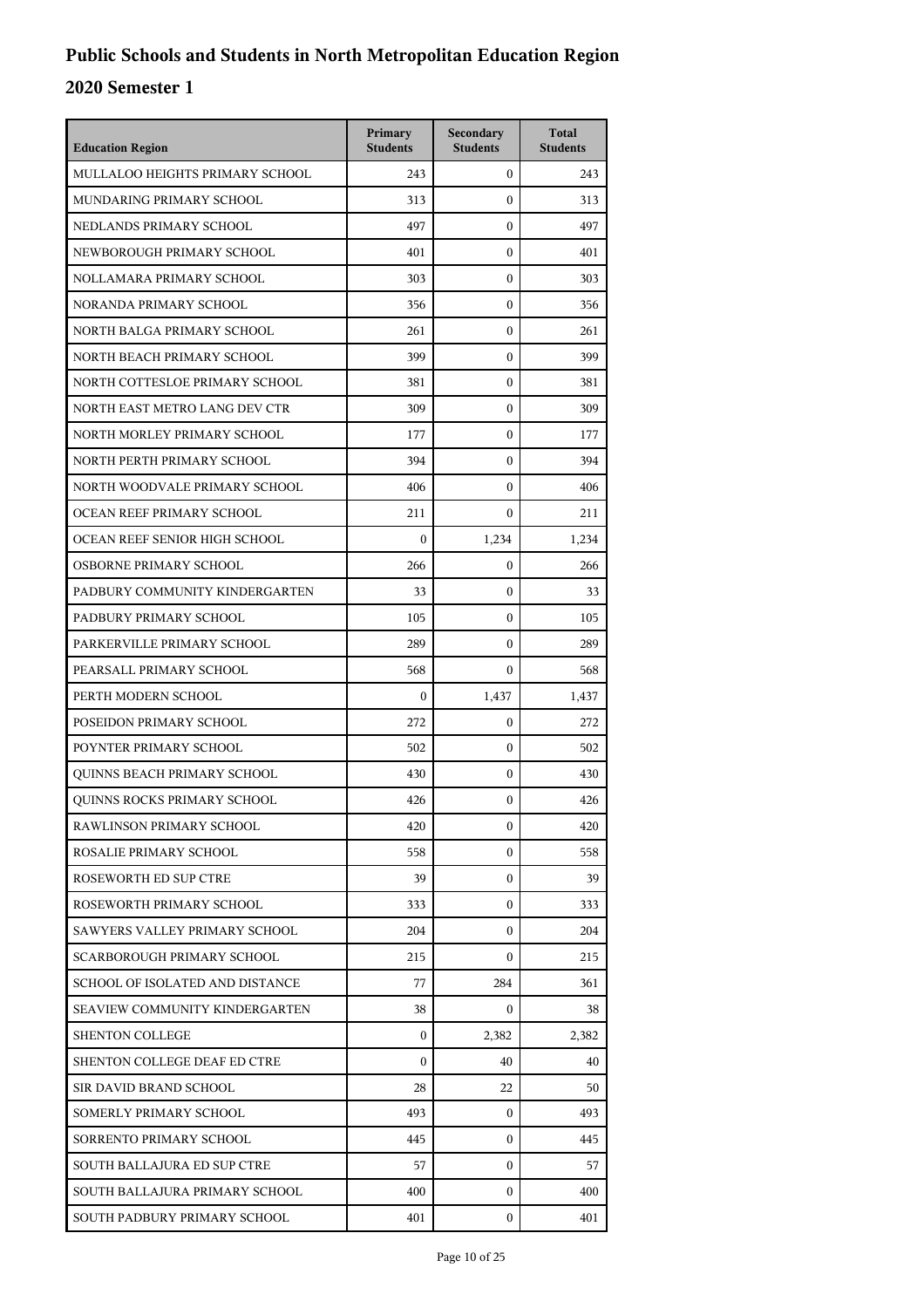| <b>Education Region</b>               | Primary<br><b>Students</b> | Secondary<br><b>Students</b> | <b>Total</b><br><b>Students</b> |
|---------------------------------------|----------------------------|------------------------------|---------------------------------|
| SPRING HILL PRIMARY SCHOOL            | 802                        | $\mathbf{0}$                 | 802                             |
| SPRINGFIELD PRIMARY SCHOOL            | 236                        | $\Omega$                     | 236                             |
| <b>SSEN: BEHAVIOUR AND ENGAGEMENT</b> | $\boldsymbol{0}$           | 21                           | 21                              |
| <b>SSEN: SENSORY</b>                  | 94                         | $\mathbf{0}$                 | 94                              |
| SUBIACO PRIMARY SCHOOL                | 736                        | $\boldsymbol{0}$             | 736                             |
| SUTHERLAND DIANELLA PRIMARY SCH       | 350                        | $\mathbf{0}$                 | 350                             |
| <b>SWAN VIEW PRIMARY SCHOOL</b>       | 290                        | $\mathbf{0}$                 | 290                             |
| <b>SWAN VIEW SENIOR HIGH SCHOOL</b>   | $\boldsymbol{0}$           | 645                          | 645                             |
| SWANBOURNE PRIMARY SCHOOL             | 455                        | $\boldsymbol{0}$             | 455                             |
| TAKARI PRIMARY SCHOOL                 | 188                        | $\boldsymbol{0}$             | 188                             |
| <b>TAPPING PRIMARY SCHOOL</b>         | 695                        | $\mathbf{0}$                 | 695                             |
| TUART HILL COM KINDERGARTEN           | 20                         | $\mathbf{0}$                 | 20                              |
| TUART HILL PRIMARY SCHOOL             | 450                        | $\mathbf{0}$                 | 450                             |
| TWO ROCKS PRIMARY SCHOOL              | 463                        | $\boldsymbol{0}$             | 463                             |
| UPPER SWAN PRIMARY SCHOOL             | 459                        | $\boldsymbol{0}$             | 459                             |
| WADDINGTON PRIMARY SCHOOL             | 66                         | $\mathbf{0}$                 | 66                              |
| WANNEROO PRIMARY SCHOOL               | 495                        | $\Omega$                     | 495                             |
| WANNEROO SECONDARY COLLEGE            | $\boldsymbol{0}$           | 1,205                        | 1,205                           |
| WARRIAPENDI PRIMARY SCHOOL            | 222                        | $\mathbf{0}$                 | 222                             |
| WARWICK SENIOR HIGH SCHOOL            | $\boldsymbol{0}$           | 700                          | 700                             |
| WELD SQUARE PRIMARY SCHOOL            | 151                        | $\mathbf{0}$                 | 151                             |
| WEMBLEY DOWNS PRIMARY SCHOOL          | 420                        | $\mathbf{0}$                 | 420                             |
| WEMBLEY PRIMARY SCHOOL                | 824                        | $\mathbf{0}$                 | 824                             |
| WEST BALCATTA PRIMARY SCHOOL          | 506                        | $\boldsymbol{0}$             | 506                             |
| WEST BEECHBORO PRIMARY SCHOOL         | 500                        | $\boldsymbol{0}$             | 500                             |
| WEST COAST LANGUAGE DEVELOPMENT       | 324                        | $\mathbf{0}$                 | 324                             |
| WEST COAST SEC ED SUP CTRE            | $\Omega$                   | 85                           | 85                              |
| WEST GREENWOOD PRIMARY SCHOOL         | 445                        | $\overline{0}$               | 445                             |
| WEST LEEDERVILLE PRIMARY SCHOOL       | 553                        | 0                            | 553                             |
| WEST MORLEY PRIMARY SCHOOL            | 283                        | $\mathbf{0}$                 | 283                             |
| WESTMINSTER ED SUP CTRE               | 52                         | $\mathbf{0}$                 | 52                              |
| WESTMINSTER JNR PRI SCHOOL            | 249                        | $\mathbf{0}$                 | 249                             |
| WESTMINSTER PRIMARY SCHOOL            | 93                         | $\overline{0}$               | 93                              |
| WOODBRIDGE PRIMARY SCHOOL             | 392                        | 0                            | 392                             |
| WOODLANDS PRIMARY SCHOOL              | 468                        | $\mathbf{0}$                 | 468                             |
| WOODVALE PRIMARY SCHOOL               | 406                        | $\mathbf{0}$                 | 406                             |
| WOODVALE SECONDARY COLLEGE            | $\mathbf{0}$               | 1,449                        | 1,449                           |
| WOOROLOO PRIMARY SCHOOL               | 52                         | $\overline{0}$               | 52                              |
| YANCHEP BEACH PRIMARY SCHOOL          | 768                        | $\mathbf{0}$                 | 768                             |
| YANCHEP LAGOON PRIMARY SCHOOL         | 392                        | $\Omega$                     | 392                             |
| YANCHEP SECONDARY COLLEGE             | 0                          | 724                          | 724                             |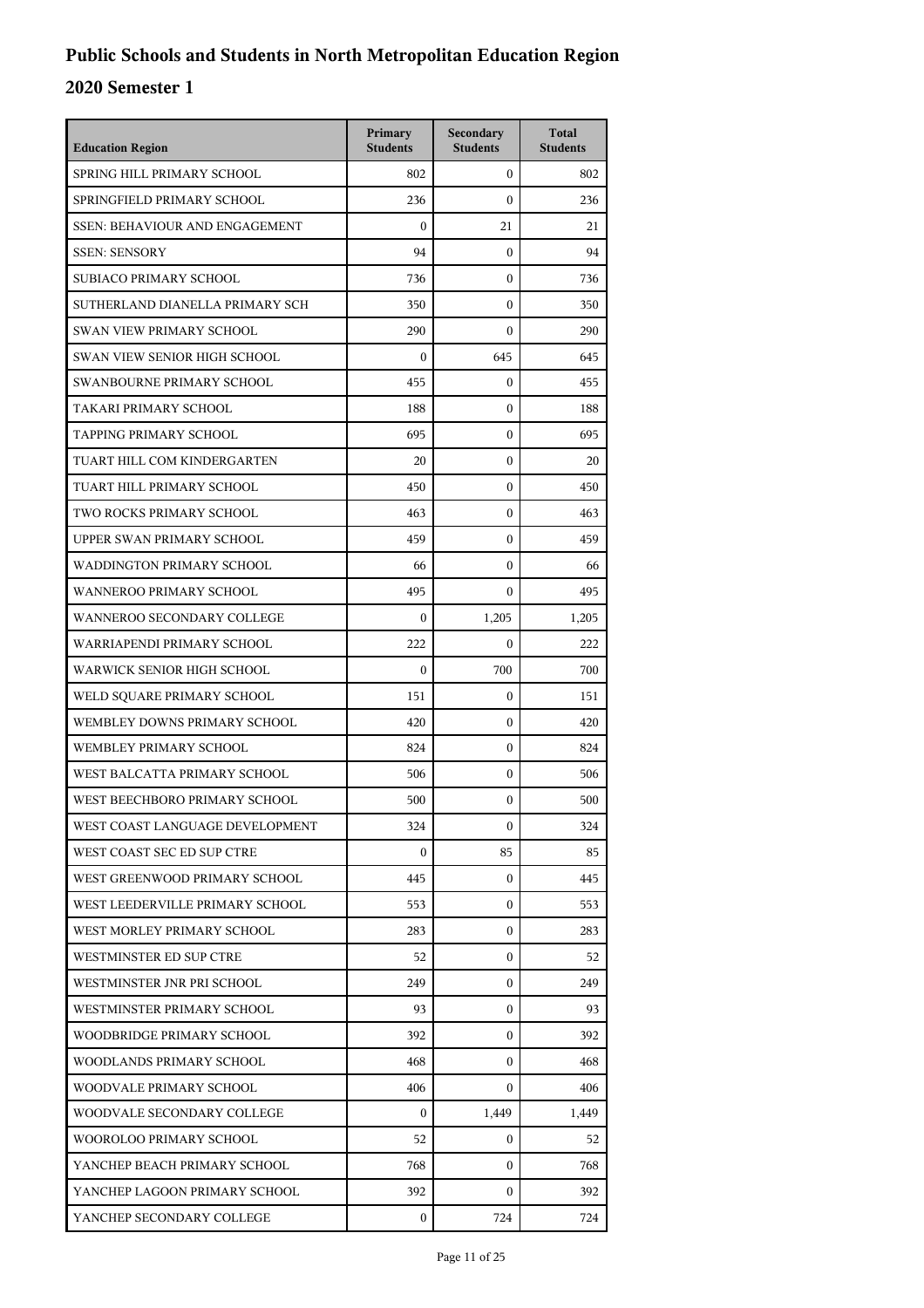| <b>Education Region</b> | Primary<br><b>Students</b> | Secondary<br><b>Students</b> | <b>Total</b><br><b>Students</b> |
|-------------------------|----------------------------|------------------------------|---------------------------------|
| YOKINE PRIMARY SCHOOL   | 343                        |                              | 343                             |
| YULUMA PRIMARY SCHOOL   | 254                        |                              | 254                             |
| TOTAL                   | 74,744                     | 40,910                       | 115,654                         |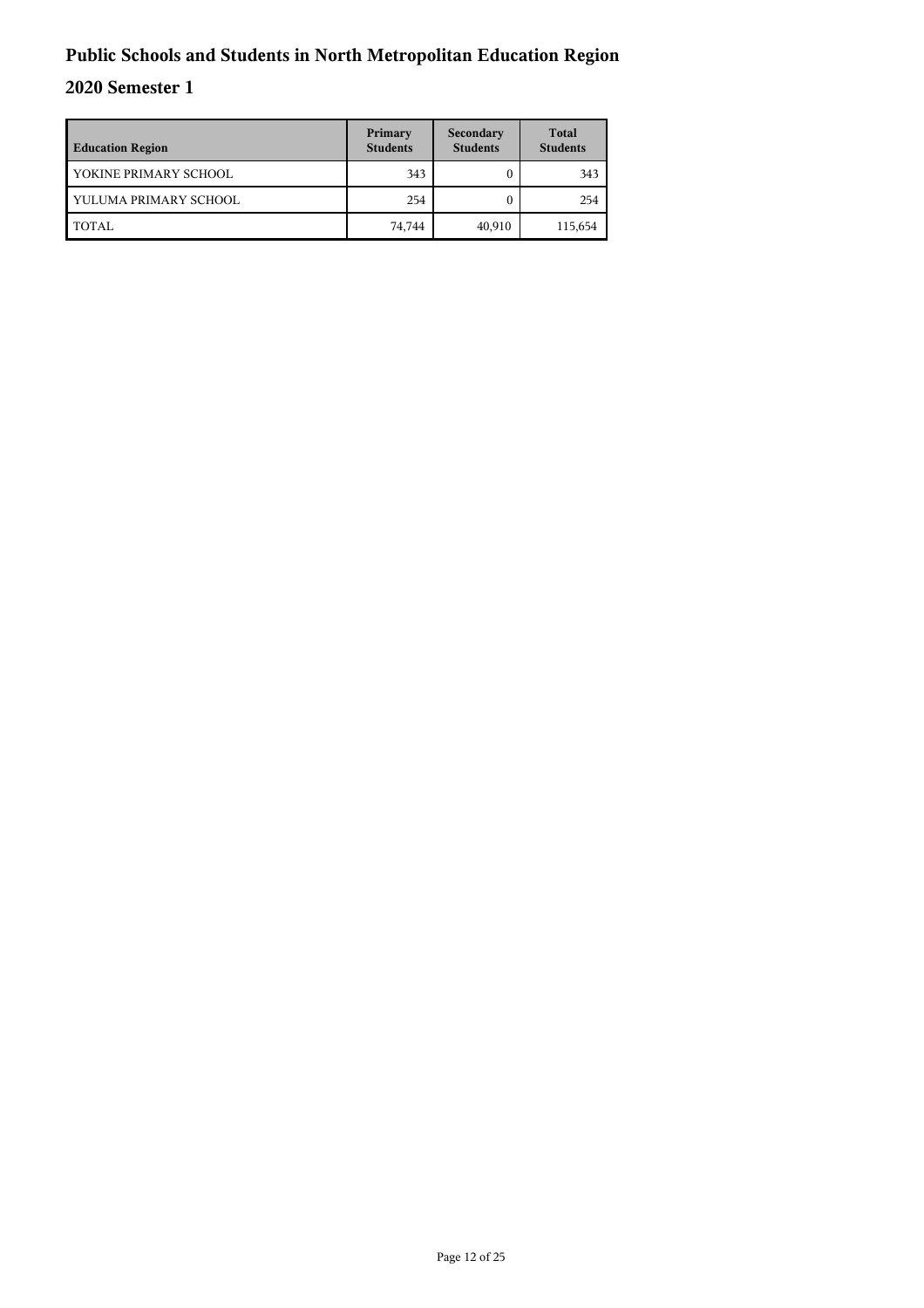## **Public Schools and Students in Pilbara Education Region**

| <b>Education Region</b>        | Primary<br><b>Students</b> | Secondary<br><b>Students</b> | <b>Total</b><br><b>Students</b> |
|--------------------------------|----------------------------|------------------------------|---------------------------------|
| <b>BALER PRIMARY SCHOOL</b>    | 543                        | $\mathbf{0}$                 | 543                             |
| BAYNTON WEST PRIMARY SCHOOL    | 809                        | $\theta$                     | 809                             |
| <b>CASSIA ED SUP CTRE</b>      | 18                         | $\theta$                     | 18                              |
| <b>CASSIA PRIMARY SCHOOL</b>   | 601                        | $\theta$                     | 601                             |
| DAMPIER PRIMARY SCHOOL         | 201                        | $\boldsymbol{0}$             | 201                             |
| HEDLAND SENIOR HIGH SCHOOL     | $\boldsymbol{0}$           | 931                          | 931                             |
| JIGALONG REM COM SCHOOL        | 59                         | 21                           | 80                              |
| KARRATHA PRIMARY SCHOOL        | 289                        | $\theta$                     | 289                             |
| KARRATHA SENIOR HIGH SCHOOL    | $\boldsymbol{0}$           | 1,213                        | 1,213                           |
| MARBLE BAR PRIMARY SCHOOL      | 19                         | 5                            | 24                              |
| MILLARS WELL PRIMARY SCHOOL    | 315                        | $\mathbf{0}$                 | 315                             |
| NEWMAN PRIMARY SCHOOL          | 295                        | $\theta$                     | 295                             |
| NEWMAN SENIOR HIGH SCHOOL      | $\boldsymbol{0}$           | 336                          | 336                             |
| NORTH TOM PRICE PRIMARY SCHOOL | 277                        | $\boldsymbol{0}$             | 277                             |
| NULLAGINE PRIMARY SCHOOL       | 17                         | 17                           | 34                              |
| <b>ONSLOW PRIMARY SCHOOL</b>   | 112                        | 25                           | 137                             |
| PANNAWONICA PRIMARY SCHOOL     | 111                        | 18                           | 129                             |
| PARABURDOO PRIMARY SCHOOL      | 201                        | $\mathbf{0}$                 | 201                             |
| PEGS CREEK PRIMARY SCHOOL      | 227                        | $\boldsymbol{0}$             | 227                             |
| PORT HEDLAND PRIMARY SCHOOL    | 524                        | $\boldsymbol{0}$             | 524                             |
| PORT HEDLAND SCHOOL OF THE AIR | 24                         | $\Omega$                     | 24                              |
| ROEBOURNE DISTRICT HIGH SCHOOL | 71                         | 72                           | 143                             |
| SOUTH HEDLAND PRIMARY SCHOOL   | 249                        | $\mathbf{0}$                 | 249                             |
| SOUTH NEWMAN PRIMARY SCHOOL    | 419                        | $\boldsymbol{0}$             | 419                             |
| TAMBREY PRIMARY SCHOOL         | 631                        | $\boldsymbol{0}$             | 631                             |
| TOM PRICE PRIMARY SCHOOL       | 322                        | $\boldsymbol{0}$             | 322                             |
| TOM PRICE SENIOR HIGH SCHOOL   | 0                          | 298                          | 298                             |
| WICKHAM PRIMARY SCHOOL         | 361                        | 0                            | 361                             |
| YANDEYARRA REM COM SCHOOL      | 25                         | 10                           | 35                              |
| TOTAL                          | 6,720                      | 2,946                        | 9,666                           |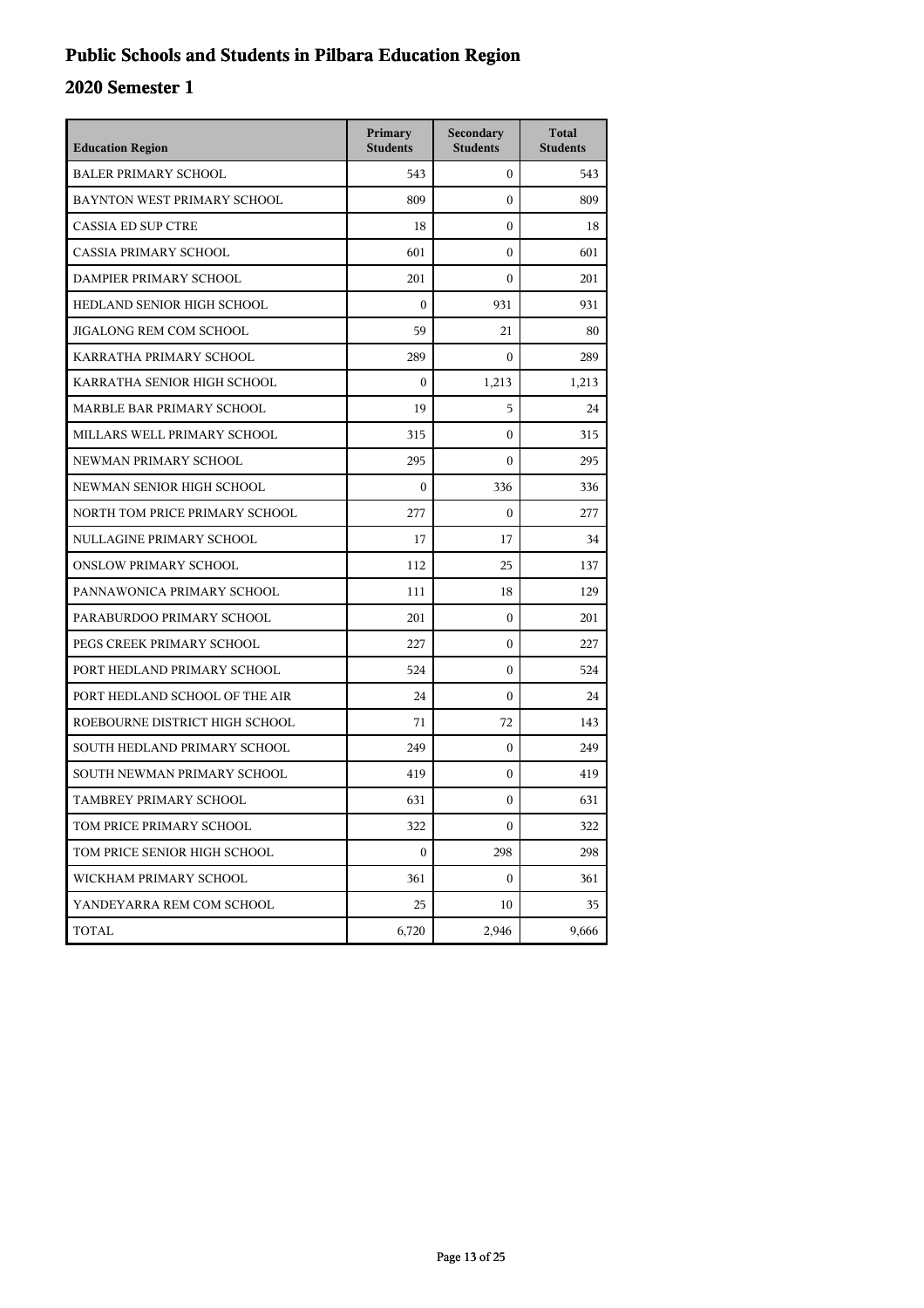| <b>Education Region</b>                | Primary<br><b>Students</b> | Secondary<br><b>Students</b> | <b>Total</b><br><b>Students</b> |
|----------------------------------------|----------------------------|------------------------------|---------------------------------|
| APPLECROSS PRIMARY SCHOOL              | 577                        | $\mathbf{0}$                 | 577                             |
| APPLECROSS SENIOR HIGH SCHOOL          | $\mathbf{0}$               | 1,652                        | 1,652                           |
| ARDROSS PRIMARY SCHOOL                 | 399                        | $\mathbf{0}$                 | 399                             |
| <b>ARMADALE ED SUP CTRE</b>            | $\mathbf{0}$               | 65                           | 65                              |
| ARMADALE PRIMARY SCHOOL                | 440                        | $\mathbf{0}$                 | 440                             |
| ARMADALE SENIOR HIGH SCHOOL            | $\mathbf{0}$               | 757                          | 757                             |
| ASHBURTON DRIVE PRIMARY SCHOOL         | 454                        | $\mathbf{0}$                 | 454                             |
| ASPIRI PRIMARY SCHOOL                  | 706                        | $\mathbf{0}$                 | 706                             |
| ATTADALE PRIMARY SCHOOL                | 390                        | $\mathbf{0}$                 | 390                             |
| <b>ATWELL COLLEGE</b>                  | $\boldsymbol{0}$           | 1,421                        | 1,421                           |
| ATWELL PRIMARY SCHOOL                  | 773                        | $\overline{0}$               | 773                             |
| AUBIN GROVE PRIMARY SCHOOL             | 1,068                      | $\mathbf{0}$                 | 1,068                           |
| <b>BALDIVIS GARDENS PRIMARY SCHOOL</b> | 471                        | $\mathbf{0}$                 | 471                             |
| <b>BALDIVIS PRIMARY SCHOOL</b>         | 637                        | $\mathbf{0}$                 | 637                             |
| <b>BALDIVIS SECONDARY COLLEGE</b>      | $\boldsymbol{0}$           | 1,681                        | 1,681                           |
| BANKSIA PARK PRIMARY SCHOOL            | 268                        | $\mathbf{0}$                 | 268                             |
| BANNISTER CREEK PRIMARY SCHOOL         | 584                        | $\mathbf{0}$                 | 584                             |
| BATEMAN PRIMARY SCHOOL                 | 347                        | $\mathbf{0}$                 | 347                             |
| BEACONSFIELD PRIMARY SCHOOL            | 441                        | $\mathbf{0}$                 | 441                             |
| BECKENHAM PRIMARY SCHOOL               | 419                        | $\mathbf{0}$                 | 419                             |
| BEELIAR PRIMARY SCHOOL                 | 431                        | $\mathbf{0}$                 | 431                             |
| BEENYUP PRIMARY SCHOOL                 | 170                        | $\mathbf{0}$                 | 170                             |
| BELMAY PRIMARY SCHOOL                  | 233                        | $\mathbf{0}$                 | 233                             |
| <b>BELMONT CITY COLLEGE</b>            | $\boldsymbol{0}$           | 929                          | 929                             |
| BELMONT PRIMARY SCHOOL                 | 105                        | $\mathbf{0}$                 | 105                             |
| BENTLEY PRIMARY SCHOOL                 | 193                        | 0                            | 193                             |
| BERTRAM PRIMARY SCHOOL                 | 853                        | $\Omega$                     | 853                             |
| BIBRA LAKE PRIMARY SCHOOL              | 347                        | $\mathbf{0}$                 | 347                             |
| <b>BICTON PRIMARY SCHOOL</b>           | 458                        | $\mathbf{0}$                 | 458                             |
| BLETCHLEY PARK PRIMARY SCHOOL          | 921                        | 0                            | 921                             |
| <b>BOORAGOON PRIMARY SCHOOL</b>        | 420                        | $\mathbf{0}$                 | 420                             |
| BRAMFIELD PARK PRIMARY SCHOOL          | 321                        | $\Omega$                     | 321                             |
| BRENTWOOD PRIMARY SCHOOL               | 339                        | $\mathbf{0}$                 | 339                             |
| BROOKMAN PRIMARY SCHOOL                | 308                        | $\mathbf{0}$                 | 308                             |
| <b>BULL CREEK PRIMARY SCHOOL</b>       | 400                        | 0                            | 400                             |
| <b>BUNGAREE PRIMARY SCHOOL</b>         | 262                        | $\mathbf{0}$                 | 262                             |
| <b>BURRENDAH PRIMARY SCHOOL</b>        | 656                        | $\mathbf{0}$                 | 656                             |
| BYFORD COMMUNITY KINDERGARTEN          | 15                         | $\mathbf{0}$                 | 15                              |
| BYFORD PRIMARY SCHOOL                  | 349                        | $\mathbf{0}$                 | 349                             |
| BYFORD SECONDARY COLLEGE               | $\mathbf{0}$               | 1,490                        | 1,490                           |
| CALADENIA PRIMARY SCHOOL               | 904                        | $\overline{0}$               | 904                             |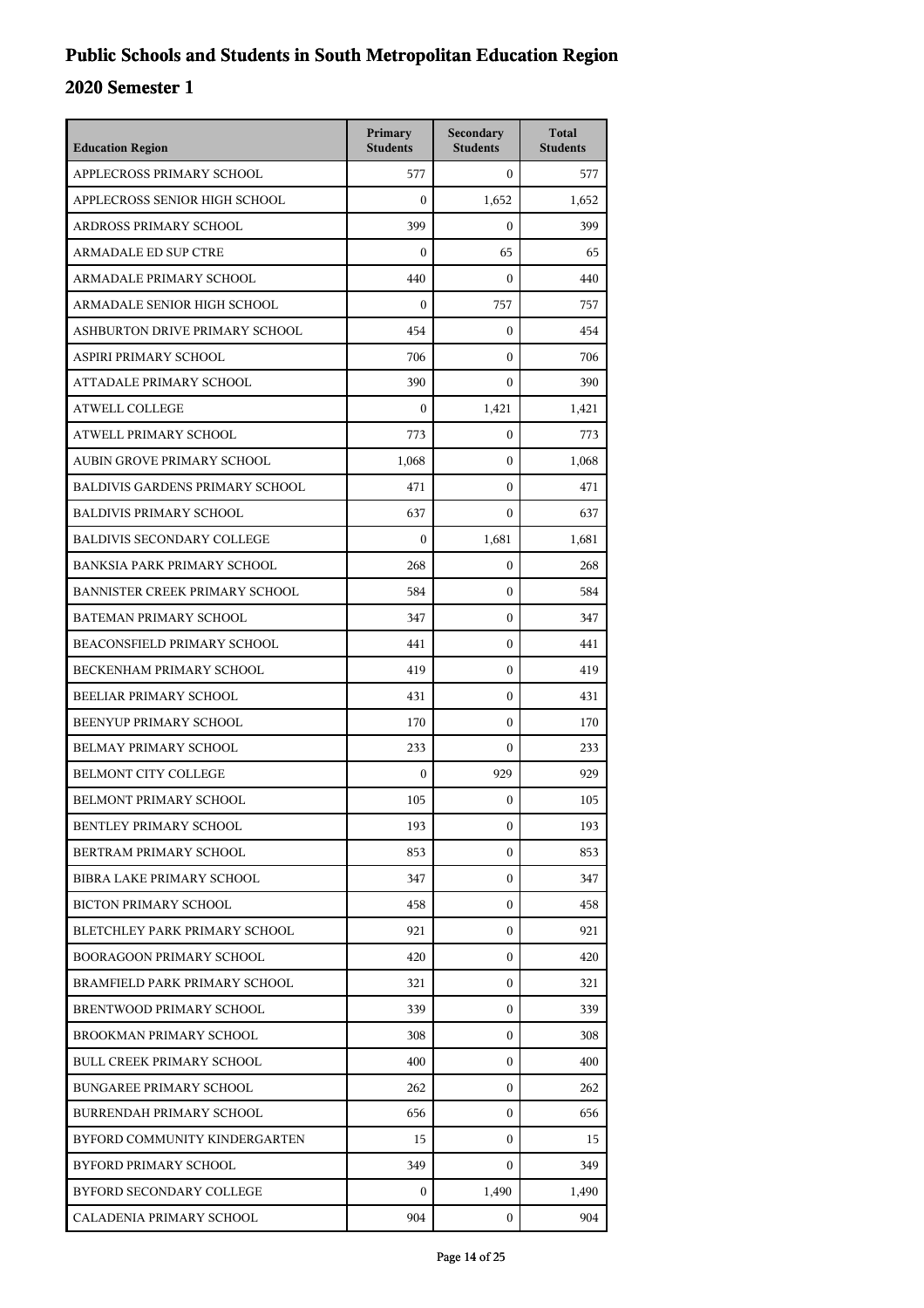| <b>Education Region</b>             | Primary<br><b>Students</b> | Secondary<br><b>Students</b> | <b>Total</b><br><b>Students</b> |
|-------------------------------------|----------------------------|------------------------------|---------------------------------|
| CALISTA PRIMARY SCHOOL              | 509                        | $\mathbf{0}$                 | 509                             |
| CAMPBELL PRIMARY SCHOOL             | 613                        | $\mathbf{0}$                 | 613                             |
| <b>CANNING COLLEGE</b>              | $\mathbf{0}$               | 227                          | 227                             |
| <b>CANNING VALE COLLEGE</b>         | $\boldsymbol{0}$           | 1,475                        | 1,475                           |
| <b>CANNING VALE ED SUP CTRE</b>     | 44                         | $\mathbf{0}$                 | 44                              |
| CANNING VALE PRIMARY SCHOOL         | 490                        | $\Omega$                     | 490                             |
| CANNINGTON COM ED SUP CTRE          | $\boldsymbol{0}$           | 120                          | 120                             |
| CANNINGTON COMMUNITY COLLEGE        | 290                        | 470                          | 760                             |
| CARALEE COMMUNITY SCHOOL            | 363                        | $\mathbf{0}$                 | 363                             |
| CARCOOLA PRIMARY SCHOOL             | 142                        | $\mathbf{0}$                 | 142                             |
| CARLISLE PRIMARY SCHOOL             | 315                        | $\mathbf{0}$                 | 315                             |
| <b>CARSON STREET SCHOOL</b>         | 59                         | 1                            | 60                              |
| <b>CASTLEREAGH SCHOOL</b>           | 18                         | 38                           | 56                              |
| <b>CECIL ANDREWS COLLEGE</b>        | $\mathbf{0}$               | 779                          | 779                             |
| CHALLIS COMMUNITY PRIMARY SCHOOL    | 939                        | $\mathbf{0}$                 | 939                             |
| <b>CHARTHOUSE PRIMARY SCHOOL</b>    | 514                        | $\mathbf{0}$                 | 514                             |
| <b>CLIFTON HILLS PRIMARY SCHOOL</b> | 453                        | $\mathbf{0}$                 | 453                             |
| <b>CLOVERDALE ED SUP CTRE</b>       | 60                         | $\mathbf{0}$                 | 60                              |
| <b>CLOVERDALE PRIMARY SCHOOL</b>    | 382                        | $\mathbf{0}$                 | 382                             |
| <b>COASTAL LAKES COLLEGE</b>        | $\boldsymbol{0}$           | 471                          | 471                             |
| <b>COLLIER PRIMARY SCHOOL</b>       | 286                        | $\mathbf{0}$                 | 286                             |
| <b>COMET BAY COLLEGE</b>            | $\boldsymbol{0}$           | 1,793                        | 1,793                           |
| COMET BAY PRIMARY SCHOOL            | 804                        | $\mathbf{0}$                 | 804                             |
| <b>COMO PRIMARY SCHOOL</b>          | 405                        | $\mathbf{0}$                 | 405                             |
| COMO SECONDARY COLLEGE              | 0                          | 887                          | 887                             |
| <b>COODANUP COLLEGE</b>             | $\mathbf{0}$               | 821                          | 821                             |
| COOGEE PRIMARY SCHOOL               | 535                        | $\mathbf{0}$                 | 535                             |
| COOLBELLUP COMMUNITY SCHOOL         | 229                        | $\mathbf{0}$                 | 229                             |
| COOLBELLUP LEARNING CENTRE          | 43                         | $\mathbf{0}$                 | 43                              |
| COOLOONGUP PRIMARY SCHOOL           | 349                        | $\mathbf{0}$                 | 349                             |
| <b>CURTIN PRIMARY SCHOOL</b>        | 118                        | $\mathbf{0}$                 | 118                             |
| DARLING RANGE SPORTS COLLEGE        | $\mathbf{0}$               | 1,012                        | 1,012                           |
| DAWSON PARK PRIMARY SCHOOL          | 481                        | $\mathbf{0}$                 | 481                             |
| DUDLEY PARK PRIMARY SCHOOL          | 468                        | $\mathbf{0}$                 | 468                             |
| DWELLINGUP PRIMARY SCHOOL           | 57                         | $\mathbf{0}$                 | 57                              |
| EAST FREMANTLE PRIMARY SCHOOL       | 432                        | $\mathbf{0}$                 | 432                             |
| EAST HAMILTON HILL PRIMARY SCH      | 209                        | $\mathbf{0}$                 | 209                             |
| EAST KENWICK PRIMARY SCHOOL         | 402                        | $\mathbf{0}$                 | 402                             |
| EAST MADDINGTON PRIMARY SCHOOL      | 429                        | $\mathbf{0}$                 | 429                             |
| EAST VIC PARK PRIMARY SCHOOL        | 368                        | $\mathbf{0}$                 | 368                             |
| EAST VICTORIA PARK ED SUP CTRE      | 30                         | 0                            | 30                              |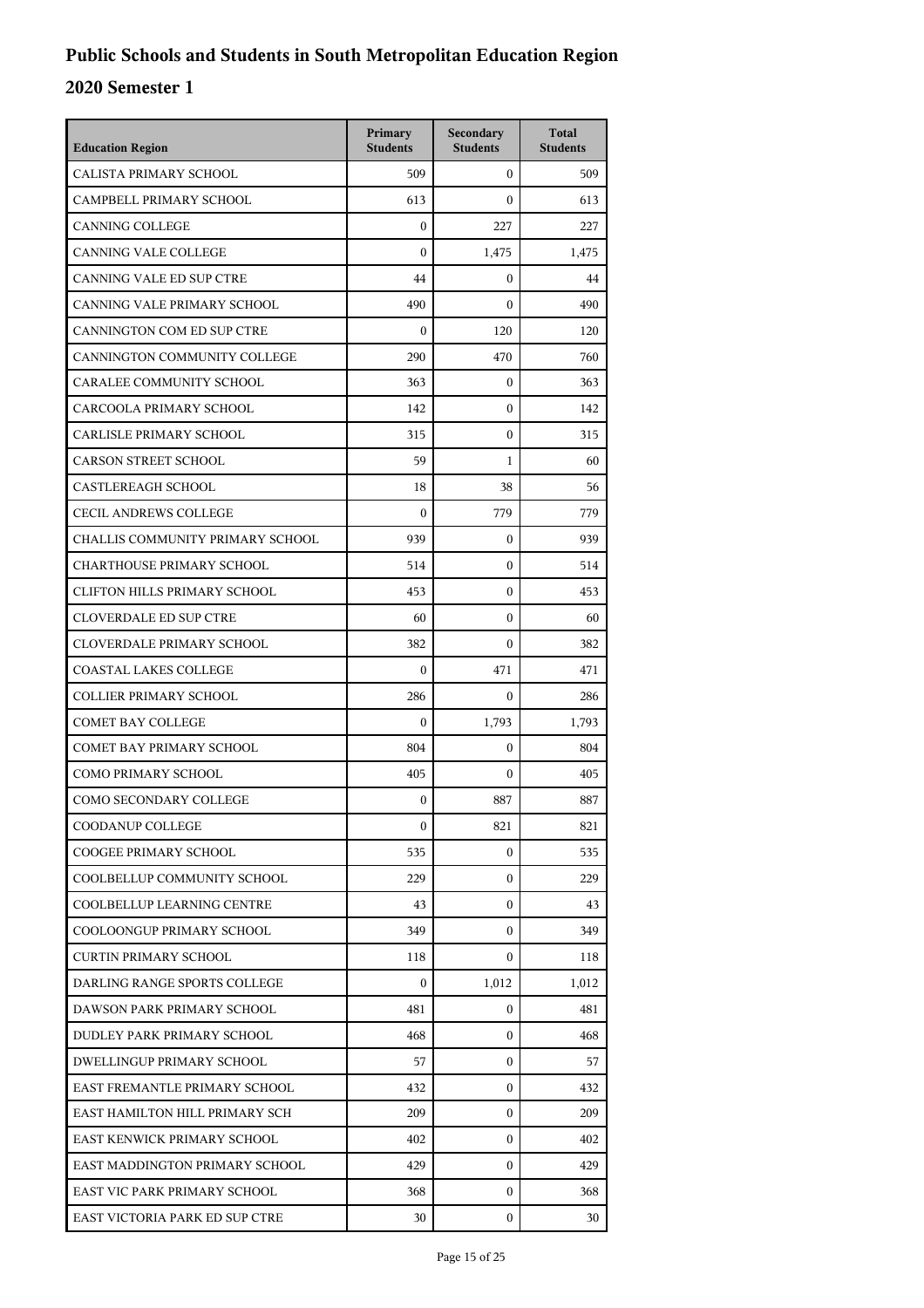| <b>Education Region</b>               | Primary<br><b>Students</b> | Secondary<br><b>Students</b> | <b>Total</b><br><b>Students</b> |
|---------------------------------------|----------------------------|------------------------------|---------------------------------|
| EAST WAIKIKI PRIMARY SCHOOL           | 453                        | $\mathbf{0}$                 | 453                             |
| EDNEY PRIMARY SCHOOL                  | 459                        | $\mathbf{0}$                 | 459                             |
| <b>ENDEAVOUR ED SUP CTRE</b>          | 55                         | $\mathbf{0}$                 | 55                              |
| ENDEAVOUR PRIMARY SCHOOL              | 468                        | $\mathbf{0}$                 | 468                             |
| <b>EXCELSIOR PRIMARY SCHOOL</b>       | 443                        | $\mathbf{0}$                 | 443                             |
| <b>FALCON PRIMARY SCHOOL</b>          | 544                        | $\mathbf{0}$                 | 544                             |
| <b>FALLS ROAD PRIMARY SCHOOL</b>      | 313                        | $\mathbf{0}$                 | 313                             |
| FOREST CRESCENT PRIMARY SCHOOL        | 700                        | $\mathbf{0}$                 | 700                             |
| FORRESTDALE PRIMARY SCHOOL            | 224                        | $\mathbf{0}$                 | 224                             |
| <b>FORRESTFIELD PRIMARY SCHOOL</b>    | 198                        | $\Omega$                     | 198                             |
| FREMANTLE COLLEGE                     | $\boldsymbol{0}$           | 1,205                        | 1,205                           |
| FREMANTLE LANG DEV CTR                | 227                        | $\mathbf{0}$                 | 227                             |
| FREMANTLE PRIMARY SCHOOL              | 322                        | $\mathbf{0}$                 | 322                             |
| <b>GIBBS STREET PRIMARY SCHOOL</b>    | 519                        | $\mathbf{0}$                 | 519                             |
| <b>GILMORE COLLEGE</b>                | $\Omega$                   | 1,195                        | 1,195                           |
| <b>GLENCOE PRIMARY SCHOOL</b>         | 392                        | $\mathbf{0}$                 | 392                             |
| <b>GOLDEN BAY PRIMARY SCHOOL</b>      | 491                        | $\mathbf{0}$                 | 491                             |
| <b>GOOSEBERRY HILL PRIMARY SCHOOL</b> | 468                        | $\mathbf{0}$                 | 468                             |
| <b>GOSNELLS PRIMARY SCHOOL</b>        | 414                        | $\mathbf{0}$                 | 414                             |
| <b>GREENFIELDS PRIMARY SCHOOL</b>     | 376                        | $\mathbf{0}$                 | 376                             |
| <b>GROVELANDS PRIMARY SCHOOL</b>      | 366                        | $\mathbf{0}$                 | 366                             |
| <b>GWYNNE PARK ED SUP CTRE</b>        | 68                         | $\mathbf{0}$                 | 68                              |
| <b>GWYNNE PARK PRIMARY SCHOOL</b>     | 461                        | $\mathbf{0}$                 | 461                             |
| <b>HALLS HEAD COLLEGE</b>             | $\boldsymbol{0}$           | 1,430                        | 1,430                           |
| <b>HALLS HEAD COLLEGE ESC</b>         | $\boldsymbol{0}$           | 51                           | 51                              |
| HALLS HEAD PRIMARY SCHOOL             | 384                        | $\boldsymbol{0}$             | 384                             |
| HAMMOND PARK PRIMARY SCHOOL           | 754                        | $\Omega$                     | 754                             |
| HAMMOND PARK SECONDARY COLLEGE        | $\boldsymbol{0}$           | 175                          | 175                             |
| HARMONY PRIMARY SCHOOL                | 550                        | 0                            | 550                             |
| HARRISDALE PRIMARY SCHOOL             | 1,367                      | $\Omega$                     | 1,367                           |
| HARRISDALE SENIOR HIGH SCHOOL         | $\Omega$                   | 1,262                        | 1,262                           |
| HAZEL ORME COM KINDERGARTEN           | 40                         | $\mathbf{0}$                 | 40                              |
| HIGH WYCOMBE PRIMARY SCHOOL           | 367                        | $\overline{0}$               | 367                             |
| HILLMAN PRIMARY SCHOOL                | 302                        | 0                            | 302                             |
| HILTON PRIMARY SCHOOL                 | 240                        | 0                            | 240                             |
| HONEYWOOD PRIMARY SCHOOL              | 472                        | $\mathbf{0}$                 | 472                             |
| HUNTINGDALE PRIMARY SCHOOL            | 635                        | $\overline{0}$               | 635                             |
| JANDAKOT PRIMARY SCHOOL               | 505                        | $\overline{0}$               | 505                             |
| JARRAHDALE PRIMARY SCHOOL             | 72                         | $\mathbf{0}$                 | 72                              |
| JOHN CURTIN COLLEGE OF THE ARTS       | 0                          | 1,794                        | 1,794                           |
| JOHN TONKIN COLLEGE                   | $\boldsymbol{0}$           | 795                          | 795                             |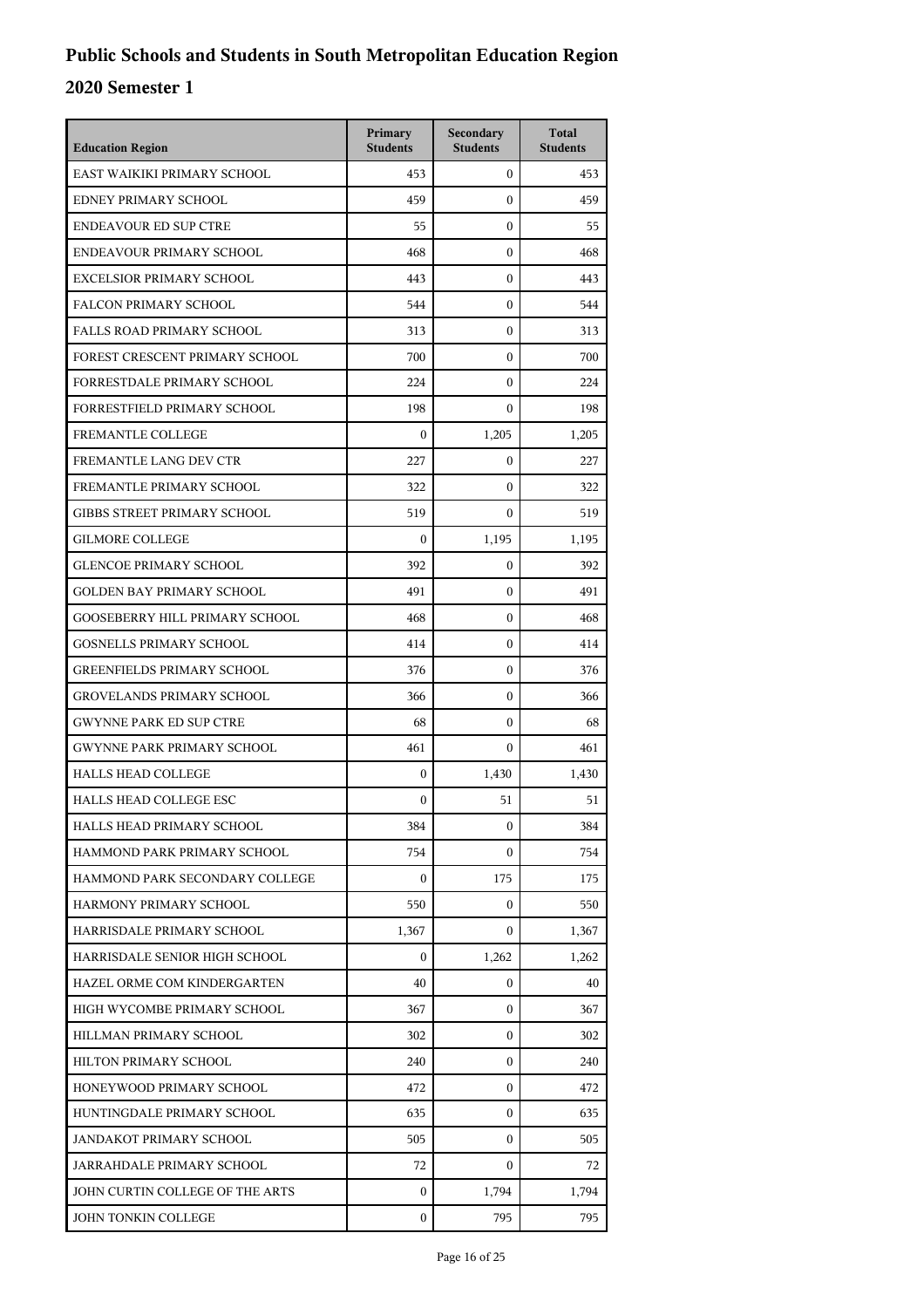| <b>Education Region</b>         | Primary<br><b>Students</b> | Secondary<br><b>Students</b> | <b>Total</b><br><b>Students</b> |
|---------------------------------|----------------------------|------------------------------|---------------------------------|
| JOHN TONKIN COLLEGE ESC         | $\theta$                   | 21                           | 21                              |
| KALAMUNDA PRI ED SUP CTRE       | 55                         | $\mathbf{0}$                 | 55                              |
| KALAMUNDA PRIMARY SCHOOL        | 365                        | $\mathbf{0}$                 | 365                             |
| KALAMUNDA SEC ED SUP CTRE       | $\boldsymbol{0}$           | 43                           | 43                              |
| KALAMUNDA SENIOR HIGH SCHOOL    | $\Omega$                   | 1,206                        | 1,206                           |
| KARDINYA PRIMARY SCHOOL         | 334                        | $\mathbf{0}$                 | 334                             |
| KELMSCOTT PRIMARY SCHOOL        | 319                        | $\mathbf{0}$                 | 319                             |
| KELMSCOTT SENIOR HIGH SCHOOL    | $\mathbf{0}$               | 1,357                        | 1,357                           |
| KENSINGTON PRIMARY SCHOOL       | 430                        | $\boldsymbol{0}$             | 430                             |
| KENSINGTON SECONDARY SCHOOL     | $\boldsymbol{0}$           | 57                           | 57                              |
| KENT STREET SENIOR HIGH SCHOOL  | $\mathbf{0}$               | 1,060                        | 1,060                           |
| <b>KENWICK SCHOOL</b>           | 30                         | 57                           | 87                              |
| KEWDALE PRIMARY SCHOOL          | 305                        | $\mathbf{0}$                 | 305                             |
| KINDAIMANNA COM KINDERGARTEN    | 17                         | $\mathbf{0}$                 | 17                              |
| KINGSLEY PRIMARY SCHOOL         | 254                        | $\mathbf{0}$                 | 254                             |
| KOORANA ED SUP CTRE             | 35                         | $\mathbf{0}$                 | 35                              |
| KOORANA PRIMARY SCHOOL          | 352                        | $\mathbf{0}$                 | 352                             |
| LAKELAND SENIOR HIGH SCHOOL     | $\mathbf{0}$               | 607                          | 607                             |
| LAKELANDS PRIMARY SCHOOL        | 730                        | $\mathbf{0}$                 | 730                             |
| LATHLAIN PRIMARY SCHOOL         | 587                        | 0                            | 587                             |
| <b>LEDA ED SUP CTRE</b>         | 55                         | $\mathbf{0}$                 | 55                              |
| LEDA PRIMARY SCHOOL             | 626                        | $\mathbf{0}$                 | 626                             |
| LEEMING PRIMARY SCHOOL          | 318                        | $\mathbf{0}$                 | 318                             |
| LEEMING SENIOR HIGH SCHOOL      | $\boldsymbol{0}$           | 1,117                        | 1,117                           |
| LEEMING SHS ED SUP CTRE         | $\boldsymbol{0}$           | 134                          | 134                             |
| LESMURDIE PRIMARY SCHOOL        | 356                        | $\mathbf{0}$                 | 356                             |
| LESMURDIE SENIOR HIGH SCHOOL    | $\boldsymbol{0}$           | 1,070                        | 1,070                           |
| LYNWOOD SENIOR HIGH SCHOOL      | $\boldsymbol{0}$           | 1,471                        | 1,471                           |
| <b>MADDINGTON ED SUP CTRE</b>   | 35                         | $\mathbf{0}$                 | 35                              |
| MADDINGTON PRIMARY SCHOOL       | 227                        | $\mathbf{0}$                 | 227                             |
| MAIDA VALE PRIMARY SCHOOL       | 404                        | $\overline{0}$               | 404                             |
| MAKYBE RISE PRIMARY SCHOOL      | 928                        | $\mathbf{0}$                 | 928                             |
| <b>MALIBU SCHOOL</b>            | 42                         | 68                           | 110                             |
| MANDURAH PRIMARY SCHOOL         | 225                        | $\mathbf{0}$                 | 225                             |
| MANNING PRIMARY SCHOOL          | 401                        | $\mathbf{0}$                 | 401                             |
| MARRI GROVE PRIMARY SCHOOL      | 536                        | $\mathbf{0}$                 | 536                             |
| MCDOUGALL PARK COM KINDERGARTEN | 37                         | $\mathbf{0}$                 | 37                              |
| MEADOW SPRINGS ED SUP CTRE      | 64                         | $\mathbf{0}$                 | 64                              |
| MEADOW SPRINGS PRIMARY SCHOOL   | 588                        | $\mathbf{0}$                 | 588                             |
| MEDINA PRIMARY SCHOOL           | 188                        | $\mathbf{0}$                 | 188                             |
| MELVILLE PRIMARY SCHOOL         | 690                        | $\mathbf{0}$                 | 690                             |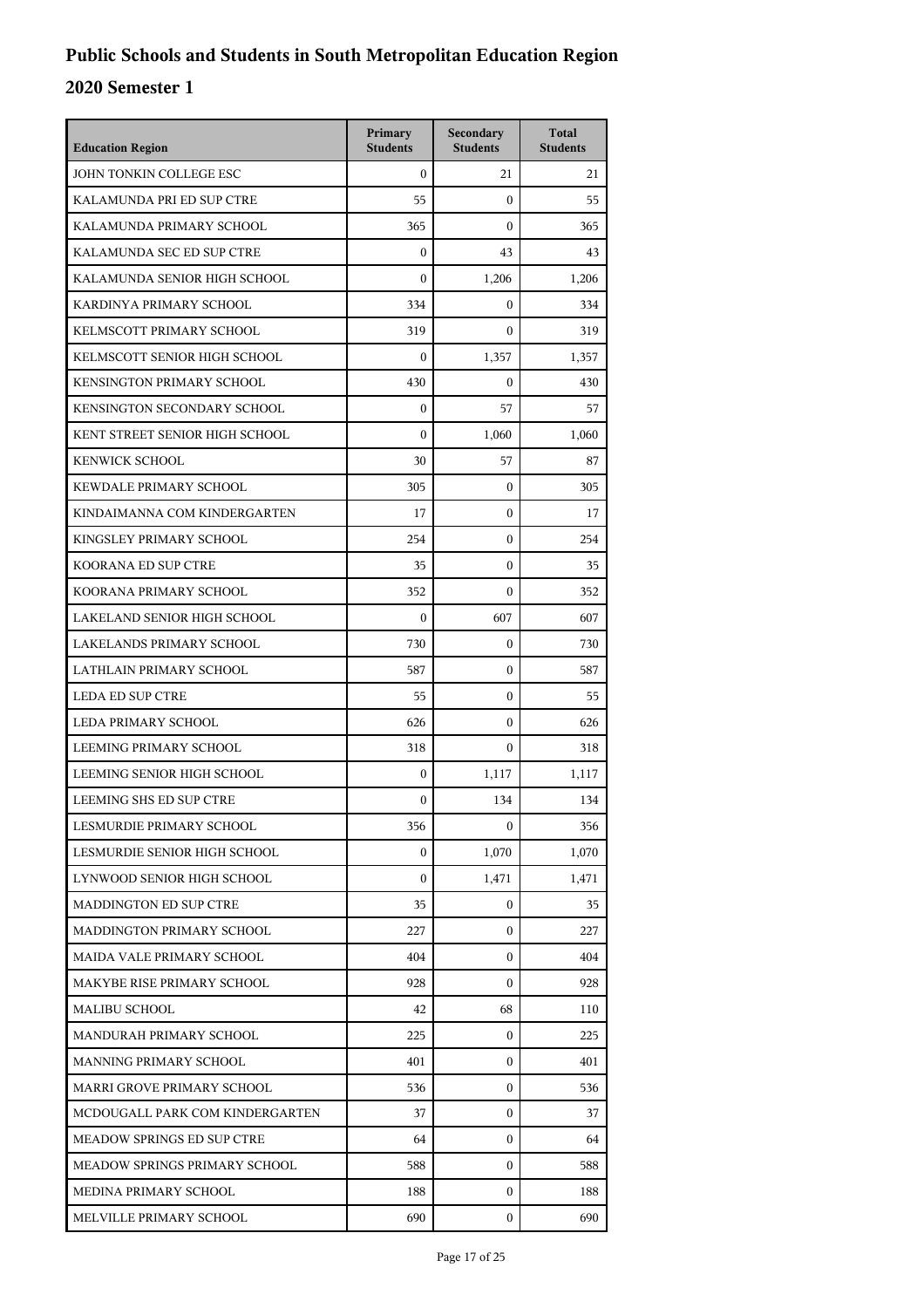| <b>Education Region</b>         | Primary<br><b>Students</b> | Secondary<br><b>Students</b> | <b>Total</b><br><b>Students</b> |
|---------------------------------|----------------------------|------------------------------|---------------------------------|
| MELVILLE SENIOR HIGH SCHOOL     | $\Omega$                   | 1,414                        | 1,414                           |
| MILLEN PRIMARY SCHOOL           | 509                        | $\mathbf{0}$                 | 509                             |
| MOUNT PLEASANT PRIMARY SCHOOL   | 464                        | $\mathbf{0}$                 | 464                             |
| MUNDIJONG PRIMARY SCHOOL        | 179                        | $\mathbf{0}$                 | 179                             |
| NEERIGEN BROOK PRIMARY SCHOOL   | 357                        | $\mathbf{0}$                 | 357                             |
| NEWTON PRIMARY SCHOOL           | 265                        | $\mathbf{0}$                 | 265                             |
| NORTH DANDALUP PRIMARY SCHOOL   | 129                        | $\mathbf{0}$                 | 129                             |
| NORTH FREMANTLE PRIMARY SCHOOL  | 166                        | $\mathbf{0}$                 | 166                             |
| NORTH LAKE SENIOR CAMPUS        | $\boldsymbol{0}$           | 405                          | 405                             |
| NORTH MANDURAH PRIMARY SCHOOL   | 304                        | $\mathbf{0}$                 | 304                             |
| NORTH PARMELIA PRIMARY SCHOOL   | 298                        | $\mathbf{0}$                 | 298                             |
| OAKWOOD PRIMARY SCHOOL          | 639                        | $\mathbf{0}$                 | 639                             |
| OBERTHUR PRIMARY SCHOOL         | 640                        | $\mathbf{0}$                 | 640                             |
| OCEAN ROAD PRIMARY SCHOOL       | 672                        | $\mathbf{0}$                 | 672                             |
| ORANGE GROVE PRIMARY SCHOOL     | 128                        | $\mathbf{0}$                 | 128                             |
| ORELIA PRIMARY SCHOOL           | 338                        | $\mathbf{0}$                 | 338                             |
| PALMYRA PRIMARY SCHOOL          | 556                        | $\mathbf{0}$                 | 556                             |
| PARKWOOD PRIMARY SCHOOL         | 573                        | $\mathbf{0}$                 | 573                             |
| PEEL LANG DEV SCH               | 285                        | $\mathbf{0}$                 | 285                             |
| PHOENIX PRIMARY SCHOOL          | 217                        | $\mathbf{0}$                 | 217                             |
| PIARA WATERS PRIMARY SCHOOL     | 879                        | $\mathbf{0}$                 | 879                             |
| PICKERING BROOK PRIMARY SCHOOL  | 118                        | $\mathbf{0}$                 | 118                             |
| PINEVIEW COMMUNITY KINDERGARTEN | 19                         | $\mathbf{0}$                 | 19                              |
| PINJARRA PRIMARY SCHOOL         | 678                        | $\mathbf{0}$                 | 678                             |
| PINJARRA SENIOR HIGH SCHOOL     | $\boldsymbol{0}$           | 761                          | 761                             |
| PORT KENNEDY PRIMARY SCHOOL     | 427                        | $\boldsymbol{0}$             | 427                             |
| QUEENS PARK PRIMARY SCHOOL      | 274                        | $\mathbf{0}$                 | 274                             |
| RANFORD PRIMARY SCHOOL          | 669                        | $\overline{0}$               | 669                             |
| REDCLIFFE PRIMARY SCHOOL        | 292                        | $\mathbf{0}$                 | 292                             |
| RICHMOND PRIMARY SCHOOL         | 418                        | 0                            | 418                             |
| RIDGE VIEW SECONDARY COLLEGE    | $\Omega$                   | 350                          | 350                             |
| RIVERGUMS PRIMARY SCHOOL        | 676                        | $\overline{0}$               | 676                             |
| RIVERSIDE ED SUP CTRE           | 76                         | $\overline{0}$               | 76                              |
| RIVERSIDE PRIMARY SCHOOL        | 470                        | 0                            | 470                             |
| <b>RIVERTON ED SUP CTRE</b>     | 31                         | $\mathbf{0}$                 | 31                              |
| RIVERTON PRIMARY SCHOOL         | 636                        | $\mathbf{0}$                 | 636                             |
| RIVERVALE PRIMARY SCHOOL        | 213                        | $\overline{0}$               | 213                             |
| ROCKINGHAM BEACH ED SUP CTRE    | 54                         | $\overline{0}$               | 54                              |
| ROCKINGHAM BEACH PRIMARY SCHOOL | 512                        | $\mathbf{0}$                 | 512                             |
| ROCKINGHAM LAKES PRIMARY SCHOOL | 486                        | $\mathbf{0}$                 | 486                             |
| ROCKINGHAM SENIOR HIGH SCHOOL   | 0                          | 1,001                        | 1,001                           |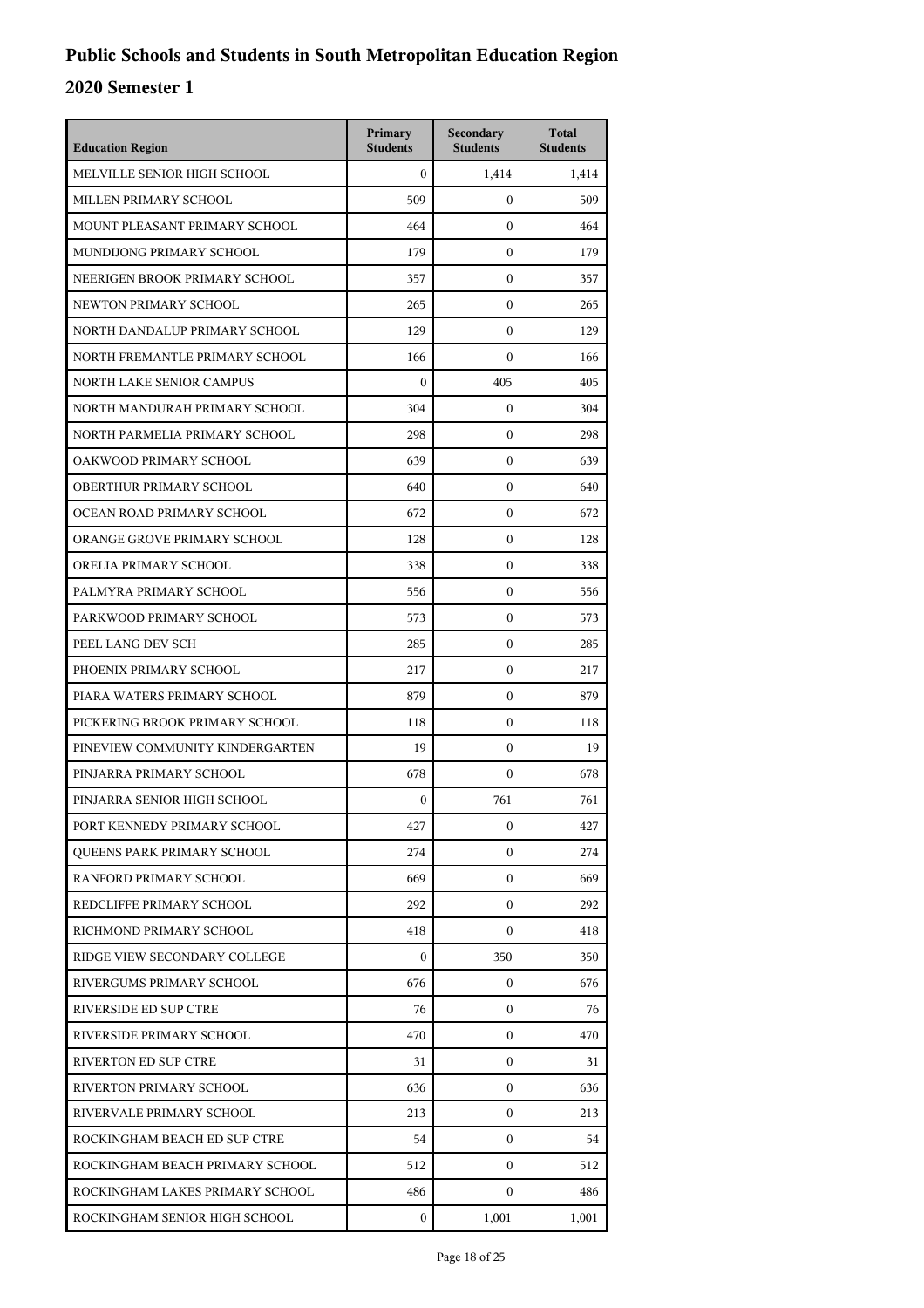| <b>Education Region</b>         | Primary<br><b>Students</b> | <b>Secondary</b><br><b>Students</b> | <b>Total</b><br><b>Students</b> |
|---------------------------------|----------------------------|-------------------------------------|---------------------------------|
| ROCKINGHAM SHS ED SUP CTRE      | $\Omega$                   | 71                                  | 71                              |
| ROLEYSTONE COMMUNITY COLLEGE    | 599                        | 256                                 | 855                             |
| ROSSMOYNE PRIMARY SCHOOL        | 423                        | $\mathbf{0}$                        | 423                             |
| ROSSMOYNE SENIOR HIGH SCHOOL    | $\boldsymbol{0}$           | 2,284                               | 2,284                           |
| ROSSMOYNE-RIVERTON COM KIN      | 40                         | $\mathbf{0}$                        | 40                              |
| ROSTRATA PRIMARY SCHOOL         | 953                        | $\Omega$                            | 953                             |
| SAFETY BAY PRIMARY SCHOOL       | 690                        | $\mathbf{0}$                        | 690                             |
| SAFETY BAY SENIOR HIGH SCHOOL   | $\mathbf{0}$               | 1,180                               | 1,180                           |
| <b>SAMSON PRIMARY SCHOOL</b>    | 369                        | $\mathbf{0}$                        | 369                             |
| SEAFORTH PRIMARY SCHOOL         | 210                        | 0                                   | 210                             |
| SECRET HARBOUR PRIMARY SCHOOL   | 683                        | $\theta$                            | 683                             |
| SERPENTINE PRIMARY SCHOOL       | 182                        | $\mathbf{0}$                        | 182                             |
| SETTLERS PRIMARY SCHOOL         | 769                        | $\mathbf{0}$                        | 769                             |
| SEVENOAKS SENIOR COLLEGE        | $\boldsymbol{0}$           | 489                                 | 489                             |
| SHELLEY PRIMARY SCHOOL          | 413                        | $\mathbf{0}$                        | 413                             |
| SHEOAK GROVE PRIMARY SCHOOL     | 254                        | $\theta$                            | 254                             |
| SINGLETON PRIMARY SCHOOL        | 616                        | $\mathbf{0}$                        | 616                             |
| SOUTH COOGEE PRIMARY SCHOOL     | 487                        | $\mathbf{0}$                        | 487                             |
| SOUTH EAST METRO LANG DEV CTR   | 246                        | $\mathbf{0}$                        | 246                             |
| SOUTH HALLS HEAD PRIMARY SCHOOL | 612                        | $\mathbf{0}$                        | 612                             |
| SOUTH LAKE PRIMARY SCHOOL       | 277                        | $\theta$                            | 277                             |
| SOUTH PERTH PRIMARY SCHOOL      | 357                        | $\mathbf{0}$                        | 357                             |
| SOUTH THORNLIE PRIMARY SCHOOL   | 442                        | $\mathbf{0}$                        | 442                             |
| SOUTHERN GROVE PRIMARY SCHOOL   | 407                        | $\mathbf{0}$                        | 407                             |
| <b>SOUTHERN RIVER COLLEGE</b>   | 0                          | 941                                 | 941                             |
| SOUTHWELL PRIMARY SCHOOL        | 74                         | 0                                   | 74                              |
| SPEARWOOD ALTERNATIVE SCHOOL    | 94                         | $\mathbf{0}$                        | 94                              |
| SPEARWOOD PRIMARY SCHOOL        | 104                        | $\mathbf{0}$                        | 104                             |
| SPRING ROAD COM KINDERGARTEN    | 20                         | $\mathbf{0}$                        | 20                              |
| <b>SUCCESS PRIMARY SCHOOL</b>   | 738                        | 0                                   | 738                             |
| THORNLIE PRIMARY SCHOOL         | 386                        | $\Omega$                            | 386                             |
| THORNLIE SENIOR HIGH SCHOOL     | $\mathbf{0}$               | 1,169                               | 1,169                           |
| TUART RISE PRIMARY SCHOOL       | 825                        | $\mathbf{0}$                        | 825                             |
| VICTORIA PARK PRIMARY SCHOOL    | 479                        | $\mathbf{0}$                        | 479                             |
| WAIKIKI PRIMARY SCHOOL          | 338                        | 0                                   | 338                             |
| WALLISTON PRIMARY SCHOOL        | 229                        | $\Omega$                            | 229                             |
| WARNBRO COM HIGH SCHOOL ES CTRE | $\mathbf{0}$               | 93                                  | 93                              |
| WARNBRO COMMUNITY HIGH SCHOOL   | $\Omega$                   | 937                                 | 937                             |
| WARNBRO PRIMARY SCHOOL          | 292                        | 0                                   | 292                             |
| WAROONA DISTRICT HIGH SCHOOL    | 161                        | 93                                  | 254                             |
| WATTLE GROVE PRIMARY SCHOOL     | 836                        | 0                                   | 836                             |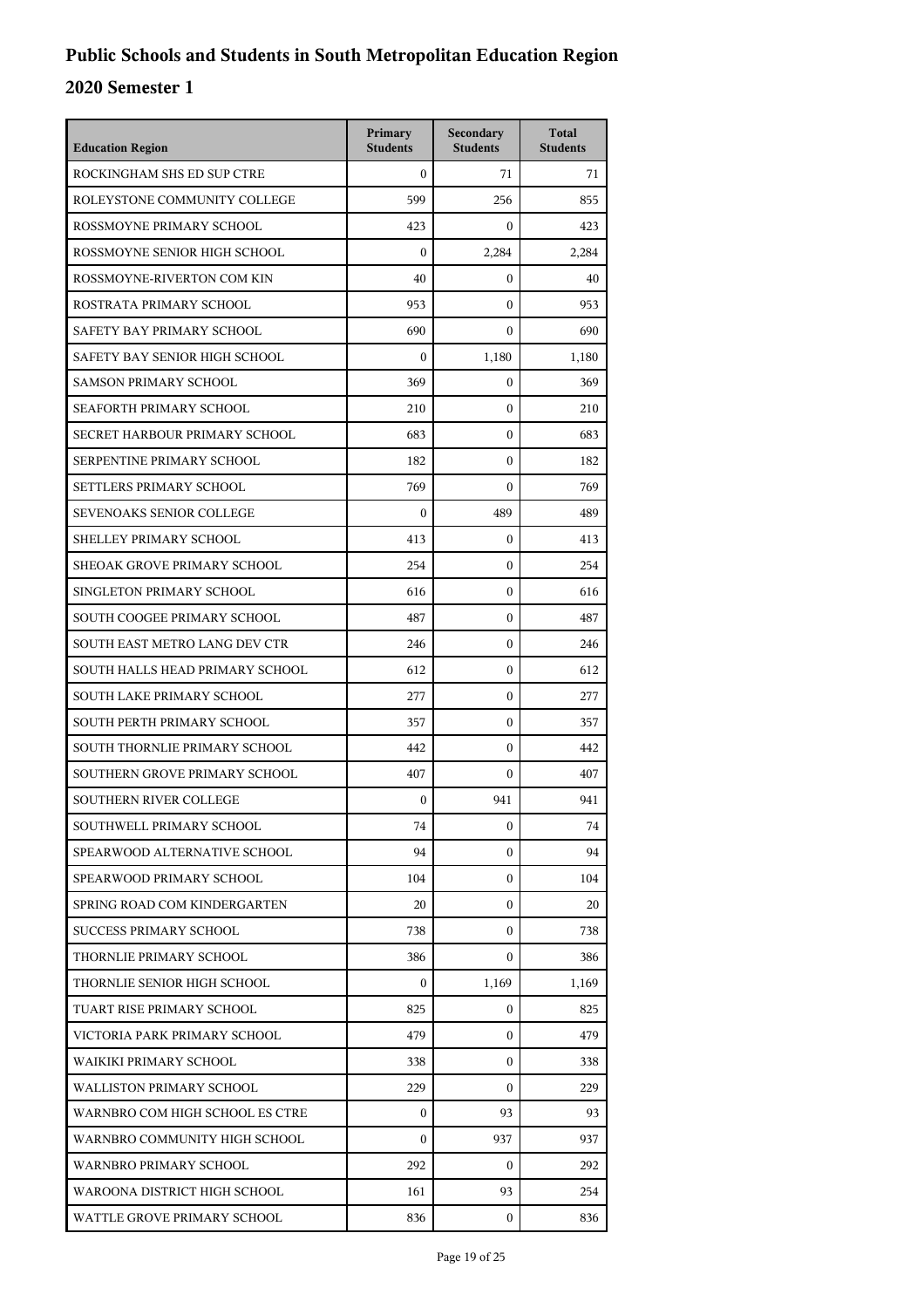| <b>Education Region</b>         | Primary<br><b>Students</b> | Secondary<br><b>Students</b> | <b>Total</b><br><b>Students</b> |
|---------------------------------|----------------------------|------------------------------|---------------------------------|
| WELLARD PRIMARY SCHOOL          | 611                        | $\Omega$                     | 611                             |
| WEST BYFORD PRIMARY SCHOOL      | 801                        | $\theta$                     | 801                             |
| WEST LEEMING PRIMARY SCHOOL     | 459                        | $\Omega$                     | 459                             |
| WESTFIELD PARK PRIMARY SCHOOL   | 309                        | $\theta$                     | 309                             |
| WHITE GUM VALLEY PRIMARY SCHOOL | 250                        | $\theta$                     | 250                             |
| WILLANDRA PRIMARY SCHOOL        | 592                        | $\theta$                     | 592                             |
| WILLETTON PRIMARY SCHOOL        | 614                        | $\theta$                     | 614                             |
| WILLETTON SENIOR HIGH SCHOOL    | $\Omega$                   | 2,546                        | 2,546                           |
| WILSON PRIMARY SCHOOL           | 291                        | $\theta$                     | 291                             |
| WINTERFOLD PRIMARY SCHOOL       | 369                        | $\theta$                     | 369                             |
| WINTHROP PRIMARY SCHOOL         | 583                        | $\theta$                     | 583                             |
| WIRRABIRRA ED SUP CTRE          | 38                         | $\theta$                     | 38                              |
| WIRRABIRRA PRIMARY SCHOOL       | 398                        | $\Omega$                     | 398                             |
| WOODLAND GROVE PRIMARY SCHOOL   | 636                        | $\theta$                     | 636                             |
| WOODLUPINE PRIMARY SCHOOL       | 231                        | $\Omega$                     | 231                             |
| YALE PRIMARY SCHOOL             | 452                        | $\theta$                     | 452                             |
| YANGEBUP PRIMARY SCHOOL         | 279                        | $\theta$                     | 279                             |
| YULE BROOK COLLEGE              | $\theta$                   | 303                          | 303                             |
| <b>TOTAL</b>                    | 83,842                     | 46,557                       | 130,399                         |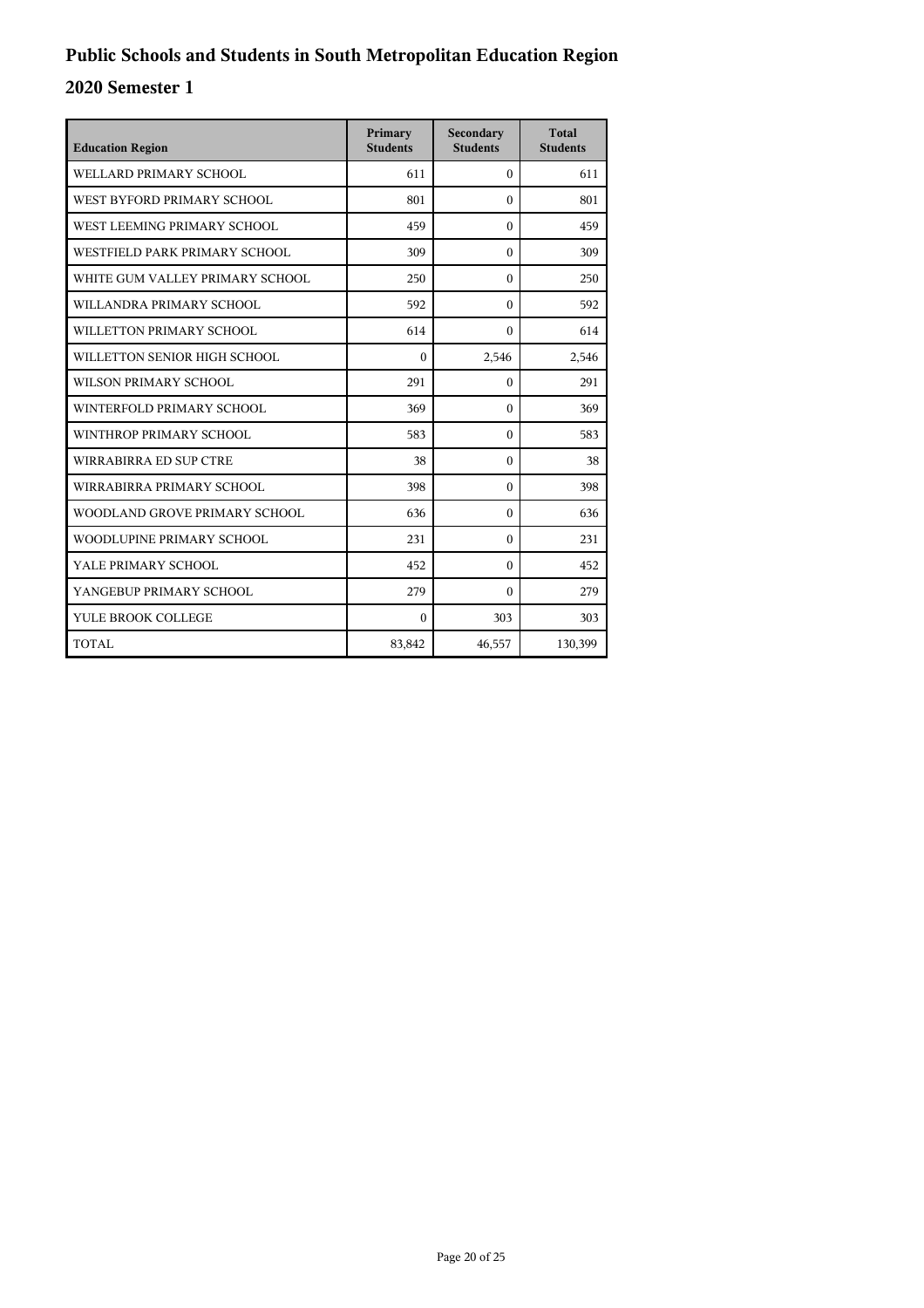| <b>Education Region</b>             | Primary<br><b>Students</b> | Secondary<br><b>Students</b> | <b>Total</b><br><b>Students</b> |
|-------------------------------------|----------------------------|------------------------------|---------------------------------|
| ADAM ROAD PRIMARY SCHOOL            | 474                        | $\mathbf{0}$                 | 474                             |
| ALBANY COMMUNITY KINDERGARTEN       | 40                         | $\mathbf{0}$                 | 40                              |
| ALBANY PRIMARY SCHOOL               | 430                        | $\mathbf{0}$                 | 430                             |
| ALBANY SECONDARY ED SUP CTRE        | $\mathbf{0}$               | 50                           | 50                              |
| ALBANY SENIOR HIGH SCHOOL           | $\theta$                   | 1,005                        | 1,005                           |
| ALLANSON PRIMARY SCHOOL             | 93                         | 0                            | 93                              |
| AMAROO PRIMARY SCHOOL               | 289                        | $\mathbf{0}$                 | 289                             |
| AUGUSTA PRIMARY SCHOOL              | 80                         | $\mathbf{0}$                 | 80                              |
| AUSTRALIND PRIMARY SCHOOL           | 165                        | $\mathbf{0}$                 | 165                             |
| AUSTRALIND SENIOR HIGH SCHOOL       | $\boldsymbol{0}$           | 1,471                        | 1,471                           |
| <b>BALINGUP PRIMARY SCHOOL</b>      | 76                         | 0                            | 76                              |
| <b>BORDEN PRIMARY SCHOOL</b>        | 29                         | $\mathbf{0}$                 | 29                              |
| BOYANUP PRIMARY SCHOOL              | 139                        | $\mathbf{0}$                 | 139                             |
| BOYUP BROOK DISTRICT HIGH SCH       | 112                        | 61                           | 173                             |
| BREMER BAY PRIMARY SCHOOL           | 30                         | $\mathbf{0}$                 | 30                              |
| <b>BRIDGETOWN HIGH SCHOOL</b>       | $\mathbf{0}$               | 193                          | 193                             |
| BRIDGETOWN PRIMARY SCHOOL           | 252                        | $\mathbf{0}$                 | 252                             |
| BRUNSWICK JUNCTION PRIMARY SCH      | 68                         | $\mathbf{0}$                 | 68                              |
| <b>BUNBURY PRIMARY SCHOOL</b>       | 437                        | $\mathbf{0}$                 | 437                             |
| <b>BUNBURY SENIOR HIGH SCHOOL</b>   | 0                          | 998                          | 998                             |
| <b>BUSSELTON PRIMARY SCHOOL</b>     | 278                        | $\mathbf{0}$                 | 278                             |
| <b>BUSSELTON SENIOR HIGH SCHOOL</b> | $\boldsymbol{0}$           | 721                          | 721                             |
| CAPE NATURALISTE COLLEGE            | $\boldsymbol{0}$           | 891                          | 891                             |
| CAPEL PRIMARY SCHOOL                | 341                        | $\mathbf{0}$                 | 341                             |
| CAREY PARK PRIMARY SCHOOL           | 284                        | 0                            | 284                             |
| <b>CLIFTON PARK PRIMARY SCHOOL</b>  | 157                        | $\mathbf{0}$                 | 157                             |
| <b>COLLEGE ROW SCHOOL</b>           | 14                         | 26                           | 40                              |
| <b>COLLIE SENIOR HIGH SCHOOL</b>    | $\mathbf{0}$               | 530                          | 530                             |
| COOINDA PRIMARY SCHOOL              | 372                        | $\mathbf{0}$                 | 372                             |
| COWARAMUP PRIMARY SCHOOL            | 373                        | 0                            | 373                             |
| <b>CRANBROOK PRIMARY SCHOOL</b>     | 56                         | 0                            | 56                              |
| DALYELLUP COLLEGE                   | $\mathbf{0}$               | 800                          | 800                             |
| DALYELLUP PRIMARY SCHOOL            | 515                        | $\mathbf{0}$                 | 515                             |
| DARDANUP PRIMARY SCHOOL             | 139                        | $\mathbf{0}$                 | 139                             |
| DENMARK PRIMARY SCHOOL              | 437                        | 0                            | 437                             |
| DENMARK SENIOR HIGH SCHOOL          | 0                          | 431                          | 431                             |
| DJIDI DJIDI ABORIGINAL SCHOOL       | 111                        | $\mathbf{0}$                 | 111                             |
| DONNYBROOK DISTRICT HIGH SCHOOL     | 280                        | 137                          | 417                             |
| DUNSBOROUGH PRIMARY SCHOOL          | 747                        | $\mathbf{0}$                 | 747                             |
| EAST MANJIMUP PRIMARY SCHOOL        | 233                        | 0                            | 233                             |
| EATON COMMUNITY COLLEGE             | $\mathbf{0}$               | 581                          | 581                             |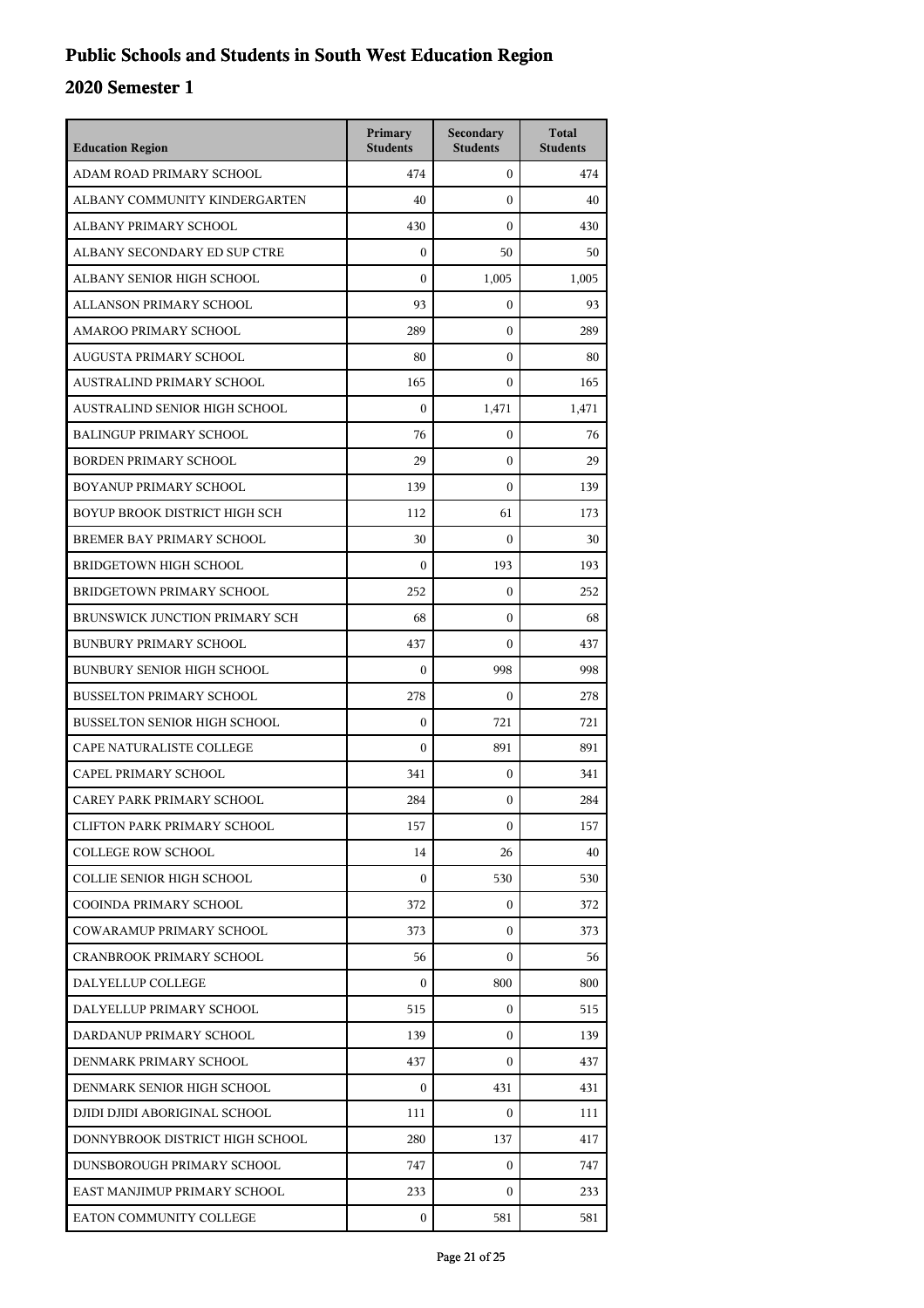| <b>Education Region</b>           | Primary<br><b>Students</b> | Secondary<br><b>Students</b> | <b>Total</b><br><b>Students</b> |
|-----------------------------------|----------------------------|------------------------------|---------------------------------|
| <b>EATON PRIMARY SCHOOL</b>       | 425                        | $\mathbf{0}$                 | 425                             |
| <b>FAIRVIEW PRIMARY SCHOOL</b>    | 212                        | $\theta$                     | 212                             |
| FLINDERS PARK PRIMARY SCHOOL      | 420                        | $\mathbf{0}$                 | 420                             |
| FRANKLAND RIVER PRIMARY SCHOOL    | 60                         | $\mathbf{0}$                 | 60                              |
| <b>GAIRDNER PRIMARY SCHOOL</b>    | 24                         | $\mathbf{0}$                 | 24                              |
| <b>GEOGRAPHE ED SUP CTRE</b>      | 14                         | 26                           | 40                              |
| <b>GEOGRAPHE PRIMARY SCHOOL</b>   | 460                        | $\mathbf{0}$                 | 460                             |
| <b>GLEN HUON PRIMARY SCHOOL</b>   | 505                        | $\mathbf{0}$                 | 505                             |
| GNOWANGERUP DISTRICT HIGH SCH     | 108                        | 24                           | 132                             |
| <b>GREENBUSHES PRIMARY SCHOOL</b> | 39                         | $\mathbf{0}$                 | 39                              |
| HARVEY PRIMARY SCHOOL             | 305                        | $\mathbf{0}$                 | 305                             |
| HARVEY SENIOR HIGH SCHOOL         | $\mathbf{0}$               | 221                          | 221                             |
| JERRAMUNGUP DISTRICT HIGH SCH     | 85                         | 47                           | 132                             |
| KARRIDALE PRIMARY SCHOOL          | 44                         | $\mathbf{0}$                 | 44                              |
| KENDENUP PRIMARY SCHOOL           | 76                         | $\mathbf{0}$                 | 76                              |
| KINGSTON PRIMARY SCHOOL           | 726                        | $\mathbf{0}$                 | 726                             |
| KIRUP PRIMARY SCHOOL              | 16                         | $\theta$                     | 16                              |
| KOJONUP DISTRICT HIGH SCHOOL      | 190                        | 62                           | 252                             |
| LITTLE GROVE PRIMARY SCHOOL       | 180                        | $\boldsymbol{0}$             | 180                             |
| LOCKYER COMMUNITY KINDERGARTEN    | 77                         | $\boldsymbol{0}$             | 77                              |
| LOWER KING COM KINDERGARTEN       | 20                         | $\mathbf{0}$                 | 20                              |
| MAIDENS PARK PRIMARY SCHOOL       | 162                        | $\theta$                     | 162                             |
| <b>MANEA SENIOR COLLEGE</b>       | $\boldsymbol{0}$           | 604                          | 604                             |
| <b>MANJIMUP ED SUP CTRE</b>       | 9                          | 16                           | 25                              |
| MANJIMUP PRIMARY SCHOOL           | 242                        | $\boldsymbol{0}$             | 242                             |
| MANJIMUP SENIOR HIGH SCHOOL       | $\boldsymbol{0}$           | 635                          | 635                             |
| MARGARET RIVER PRIMARY SCHOOL     | 775                        | $\Omega$                     | 775                             |
| MARGARET RIVER SNR HIGH SCHOOL    | $\mathbf{0}$               | 1,117                        | 1,117                           |
| MOUNT BARKER COMMUNITY COLLEGE    | 369                        | 357                          | 726                             |
| MOUNT LOCKYER PRIMARY SCHOOL      | 606                        | $\mathbf{0}$                 | 606                             |
| MOUNT MANYPEAKS PRIMARY SCHOOL    | 21                         | $\Omega$                     | 21                              |
| NANNUP DISTRICT HIGH SCHOOL       | 106                        | 35                           | 141                             |
| NEWTON MOORE ED SUP CTRE          | $\mathbf{0}$               | 75                           | 75                              |
| NEWTON MOORE SENIOR HIGH SCHOOL   | $\mathbf{0}$               | 685                          | 685                             |
| NORTH ALBANY SENIOR HIGH SCHOOL   | 0                          | 875                          | 875                             |
| NORTHCLIFFE DISTRICT HIGH SCH     | 37                         | 16                           | 53                              |
| ONGERUP PRIMARY SCHOOL            | 20                         | 0                            | 20                              |
| PARKFIELD PRIMARY SCHOOL          | 596                        | $\Omega$                     | 596                             |
| PEMBERTON DISTRICT HIGH SCHOOL    | 96                         | 35                           | 131                             |
| PICTON PRIMARY SCHOOL             | 166                        | $\mathbf{0}$                 | 166                             |
| RAPIDS LANDING PRIMARY SCHOOL     | 281                        | $\boldsymbol{0}$             | 281                             |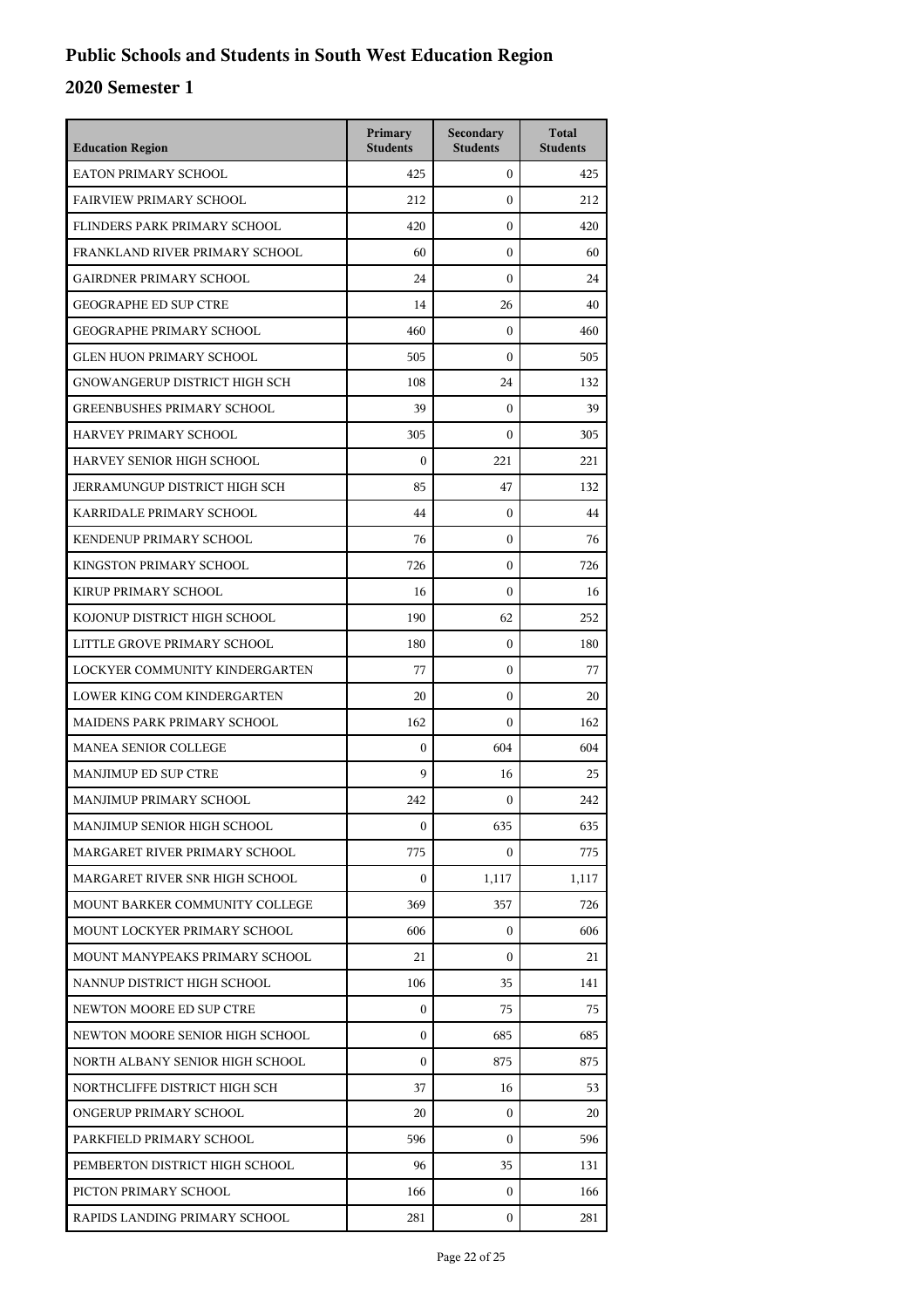| <b>Education Region</b>          | Primary<br><b>Students</b> | Secondary<br><b>Students</b> | <b>Total</b><br><b>Students</b> |
|----------------------------------|----------------------------|------------------------------|---------------------------------|
| RIVER VALLEY PRIMARY SCHOOL      | 65                         | $\Omega$                     | 65                              |
| <b>SOUTH BUNBURY ED SUP CTRE</b> | 51                         | $\Omega$                     | 51                              |
| SOUTH BUNBURY PRIMARY SCHOOL     | 397                        | $\Omega$                     | 397                             |
| SOUTH STIRLING PRIMARY SCHOOL    | 24                         | $\Omega$                     | 24                              |
| SPENCER PARK ED SUP CTRE         | 28                         | $\theta$                     | 28                              |
| SPENCER PARK PRIMARY SCHOOL      | 277                        | $\Omega$                     | 277                             |
| TAMBELLUP PRIMARY SCHOOL         | 45                         | $\theta$                     | 45                              |
| TREENDALE PRIMARY SCHOOL         | 572                        | $\Omega$                     | 572                             |
| TUART FOREST PRIMARY SCHOOL      | 481                        | $\Omega$                     | 481                             |
| VASSE PRIMARY SCHOOL             | 782                        | $\Omega$                     | 782                             |
| WA COL OF AGRI - DENMARK         | $\theta$                   | 138                          | 138                             |
| WA COL OF AGRI - HARVEY          | $\Omega$                   | 173                          | 173                             |
| <b>WALPOLE PRIMARY SCHOOL</b>    | 42                         | $\Omega$                     | 42                              |
| WELLSTEAD PRIMARY SCHOOL         | 27                         | $\Omega$                     | 27                              |
| WEST BUSSELTON PRIMARY SCHOOL    | 345                        | $\Omega$                     | 345                             |
| WILSON PARK PRIMARY SCHOOL       | 84                         | $\Omega$                     | 84                              |
| YAKAMIA PRIMARY SCHOOL           | 403                        | $\Omega$                     | 403                             |
| YARLOOP PRIMARY SCHOOL           | 41                         | $\Omega$                     | 41                              |
| TOTAL                            | 18,187                     | 13,036                       | 31,223                          |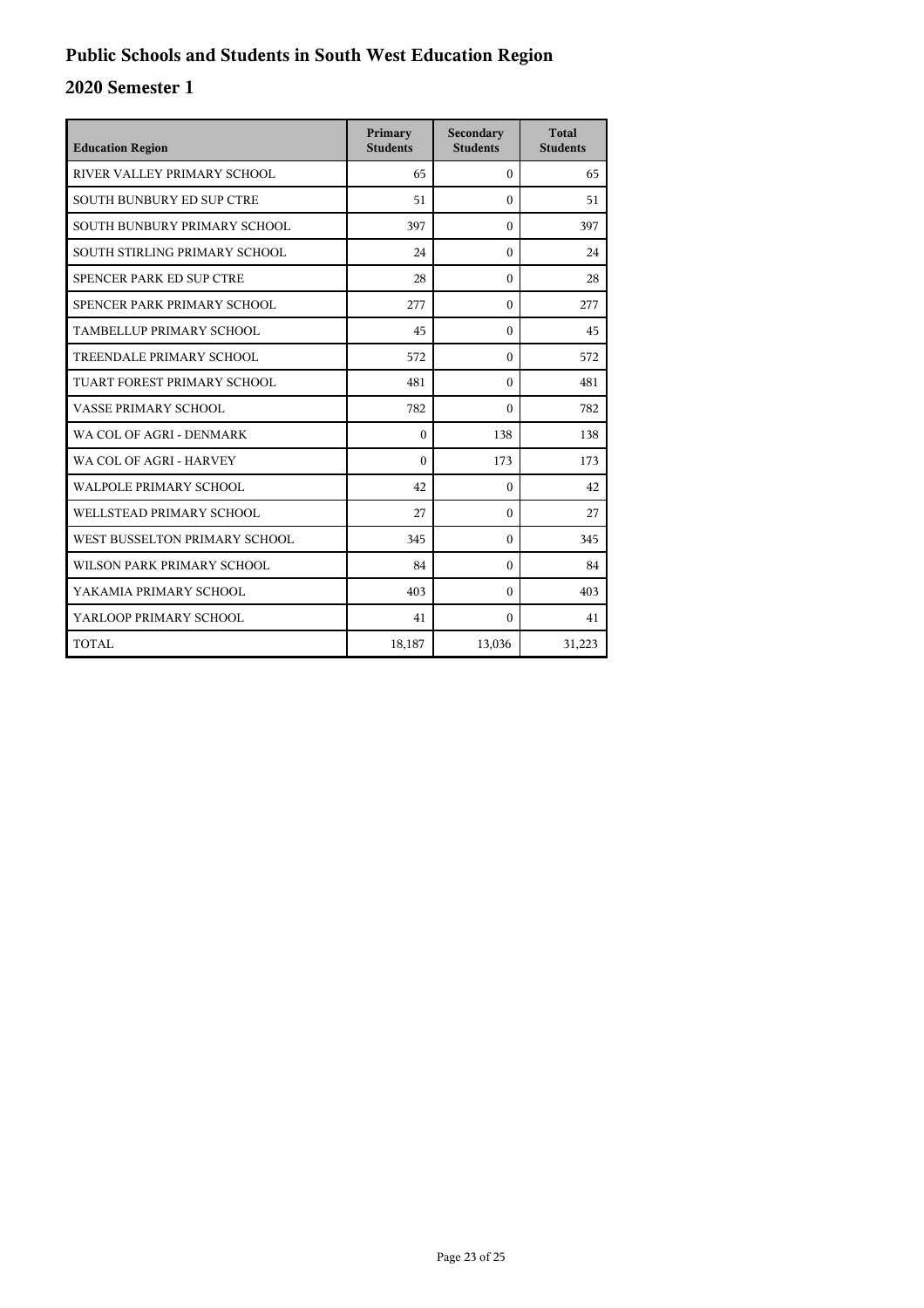## **Public Schools and Students in Wheatbelt Education Region**

| <b>Education Region</b>           | Primary<br><b>Students</b> | Secondary<br><b>Students</b> | <b>Total</b><br><b>Students</b> |
|-----------------------------------|----------------------------|------------------------------|---------------------------------|
| <b>AVONVALE ED SUP CTRE</b>       | 18                         | 9                            | 27                              |
| AVONVALE PRIMARY SCHOOL           | 118                        | $\mathbf{0}$                 | 118                             |
| <b>BABAKIN PRIMARY SCHOOL</b>     | 14                         | $\mathbf{0}$                 | 14                              |
| <b>BAKERS HILL PRIMARY SCHOOL</b> | 165                        | $\mathbf{0}$                 | 165                             |
| <b>BEACON PRIMARY SCHOOL</b>      | 21                         | $\mathbf{0}$                 | 21                              |
| BENCUBBIN PRIMARY SCHOOL          | 30                         | $\mathbf{0}$                 | 30                              |
| BEVERLEY DISTRICT HIGH SCHOOL     | 118                        | 27                           | 145                             |
| BODDINGTON DISTRICT HIGH SCHOOL   | 185                        | 62                           | 247                             |
| <b>BOLGART PRIMARY SCHOOL</b>     | 21                         | $\mathbf{0}$                 | 21                              |
| <b>BRAESIDE PRIMARY SCHOOL</b>    | 212                        | $\mathbf{0}$                 | 212                             |
| BROOKTON DISTRICT HIGH SCHOOL     | 116                        | 18                           | 134                             |
| BROOMEHILL PRIMARY SCHOOL         | 48                         | $\theta$                     | 48                              |
| BRUCE ROCK DISTRICT HIGH SCHOOL   | 91                         | 28                           | 119                             |
| CADOUX PRIMARY SCHOOL             | 23                         | $\mathbf{0}$                 | 23                              |
| CALINGIRI PRIMARY SCHOOL          | 37                         | $\boldsymbol{0}$             | 37                              |
| CENTRAL MIDLANDS SNR HIGH SCH     | $\mathbf{0}$               | 196                          | 196                             |
| CORRIGIN DISTRICT HIGH SCHOOL     | 83                         | 25                           | 108                             |
| CUNDERDIN DISTRICT HIGH SCHOOL    | 105                        | 58                           | 163                             |
| DALWALLINU DISTRICT HIGH SCHOOL   | 141                        | 67                           | 208                             |
| DARKAN PRIMARY SCHOOL             | 89                         | $\mathbf{0}$                 | 89                              |
| DOWERIN DISTRICT HIGH SCHOOL      | 91                         | 43                           | 134                             |
| DUMBLEYUNG PRIMARY SCHOOL         | 29                         | $\mathbf{0}$                 | 29                              |
| EAST NARROGIN PRIMARY SCHOOL      | 166                        | $\mathbf{0}$                 | 166                             |
| <b>GOOMALLING PRIMARY SCHOOL</b>  | 45                         | $\mathbf{0}$                 | 45                              |
| <b>HYDEN PRIMARY SCHOOL</b>       | 55                         | $\boldsymbol{0}$             | 55                              |
| KALANNIE PRIMARY SCHOOL           | 35                         | $\boldsymbol{0}$             | 35                              |
| KATANNING PRIMARY SCHOOL          | 191                        | $\Omega$                     | 191                             |
| KATANNING SENIOR HIGH SCHOOL      | $\boldsymbol{0}$           | 359                          | 359                             |
| KELLERBERRIN DISTRICT HIGH SCH    | 85                         | 22                           | 107                             |
| KONDININ PRIMARY SCHOOL           | 19                         | $\mathbf{0}$                 | 19                              |
| KOORDA PRIMARY SCHOOL             | 22                         | $\Omega$                     | 22                              |
| KUKERIN PRIMARY SCHOOL            | 42                         | $\Omega$                     | 42                              |
| KULIN DISTRICT HIGH SCHOOL        | 92                         | 38                           | 130                             |
| LAKE GRACE DISTRICT HIGH SCHOOL   | 88                         | 26                           | 114                             |
| MECKERING PRIMARY SCHOOL          | 23                         | 0                            | 23                              |
| MERREDIN COLLEGE                  | 215                        | 338                          | 553                             |
| MILING PRIMARY SCHOOL             | 27                         | 0                            | 27                              |
| MOORA PRIMARY SCHOOL              | 118                        | $\Omega$                     | 118                             |
| MOORINE ROCK PRIMARY SCHOOL       | 16                         | $\mathbf{0}$                 | 16                              |
| MUKINBUDIN DISTRICT HIGH SCHOOL   | 73                         | 33                           | 106                             |
| NAREMBEEN DISTRICT HIGH SCHOOL    | 88                         | 40                           | 128                             |